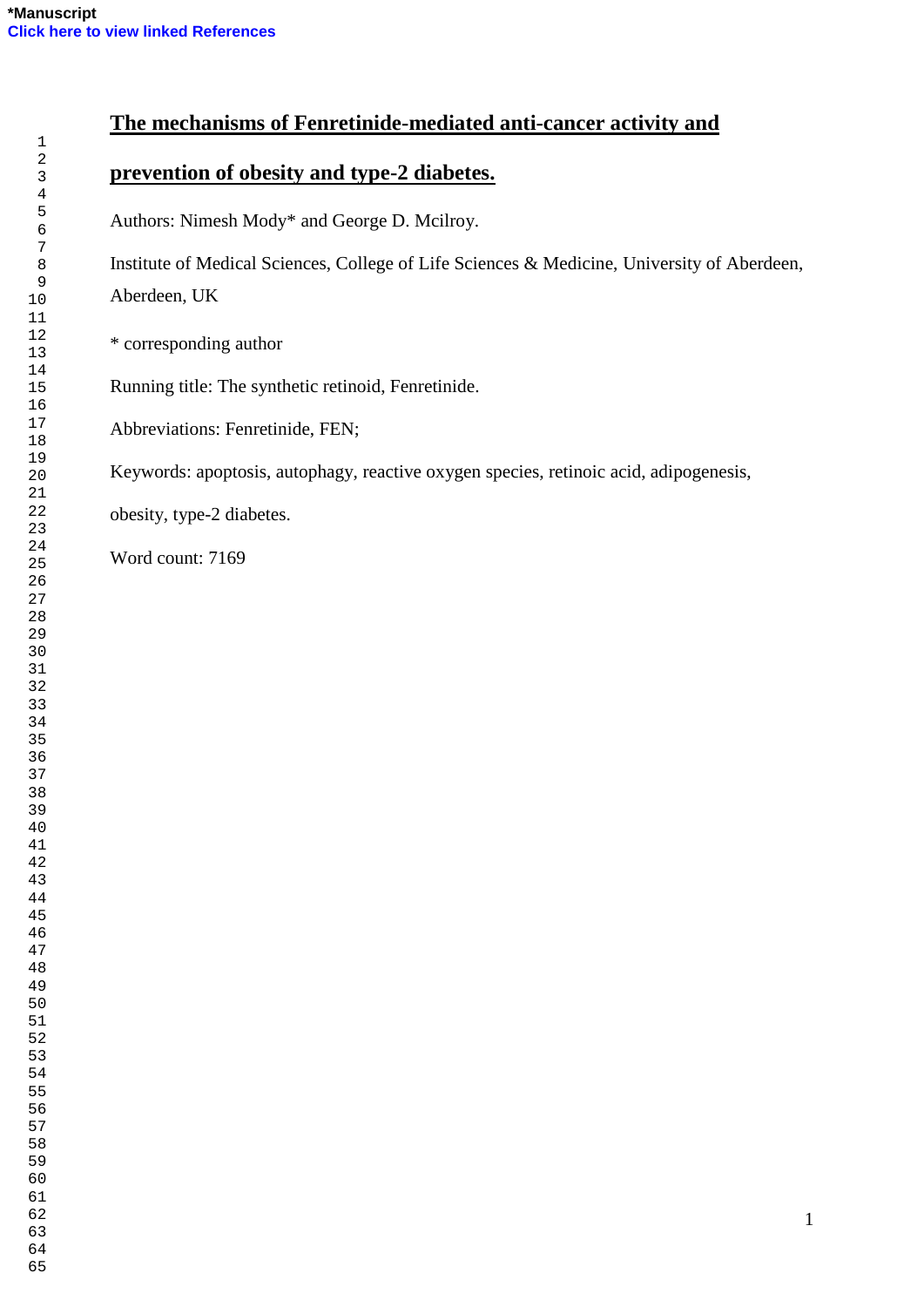## **ABSTRACT**

Fenretinide remains the most investigated retinoid compound for the prevention of cancer. Its clinical use remains a genuine possibility due to a favourable toxicological profile and accumulation in fatty tissues. Like other well-characterised pharmacological therapies, Fenretinide has been shown to affect multiple signalling pathways. Recent findings have discovered additional beneficial properties the synthetic retinoid was not intentionally designed for, including the prevention of high-fat diet-induced obesity and insulin resistance. These preclinical findings in rodents are timely since obesity has reached pandemic proportions and safe effective therapeutics are severely lacking. Recent investigations have proposed various mechanisms of action for the beneficial effects of Fenretinide. This review covers the current knowledge about Fenretinide"s use as a therapy for cancer and potential to treat obesity, insulin resistance and glucose intolerance. An overview of the signalling pathways manipulated by Fenretinide including retinoid homeostasis, reactive oxygen species generation and inhibition of ceramide synthesis will be presented and insights into apoptosis and/or autophagy induction by Fenretinide will also be discussed. The largely unexplored area of Fenretinide metabolites as alternative therapeutic options and how these may be relevant will also be presented. Fenretinide shows great promise but unfortunately evidence is lacking from clinical trials on Fenretinide"s effectiveness in humans. Finally we identify what action can be taken to further progress the investigation of this extremely important retinoid.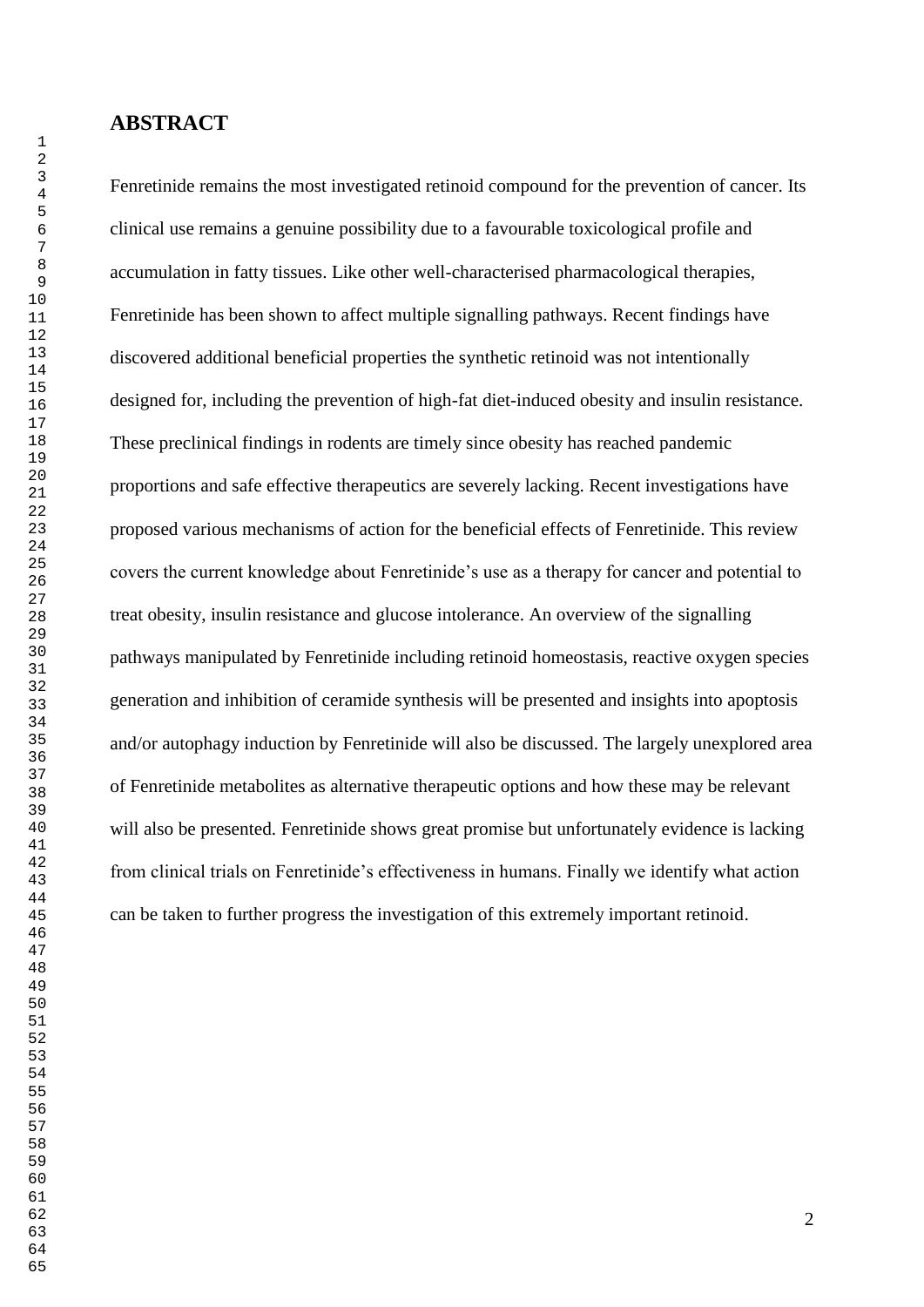## **1. Introduction.**

Obesity, the condition of being overweight or to carry excess body fat is ubiquitous in today"s society and is often stated as having reached epidemic status. Systematic analysis of health examination surveys and epidemiological studies has estimated that worldwide, more than 1.46 billion adults were overweight with a body mass index (BMI) of  $\geq$ 25 kg/m<sup>2</sup> in the year 2008 [1]. Moreover, around a third of these individuals were classed as obese with a BMI of  $\geq$ 30 kg/m<sup>2</sup> [1]. Of greater concern, obesity poses additional serious detrimental health consequences associated with perturbations to metabolic homeostasis. These include, but are not limited to, chronic diseases such as type II diabetes [2], cardiovascular disease [3] and the development of certain types of cancers [4]. Moreover, despite extensive pre-clinical and clinical research into these complex diseases, they continue to be the major causes of death worldwide. It is therefore imperative that efforts are made to reduce the levels of obesity and obesity-associated metabolic disturbances that are currently observed today in both the developed and developing world.

Unfortunately, education through the promotion of healthy lifestyles along with wellbalanced diets appears to have had little impact on reversing the ever-expanding numbers of overweight and obese individuals. Thus, like the approach to target cancer with pharmaceutical therapy and/or prevention, an alternative approach to combat levels of obesity would be through the development of safe and effective pharmacological treatments. Despite the scale of the present situation, unfortunately very few therapeutic options are available [5]. More drugs are approved for the treatment of type II diabetes, however potentially dangerous side-effects are still encountered with their use [2,6]. Promisingly, vitamin A and its derivatives known as retinoids have been evaluated and used for the treatment of some types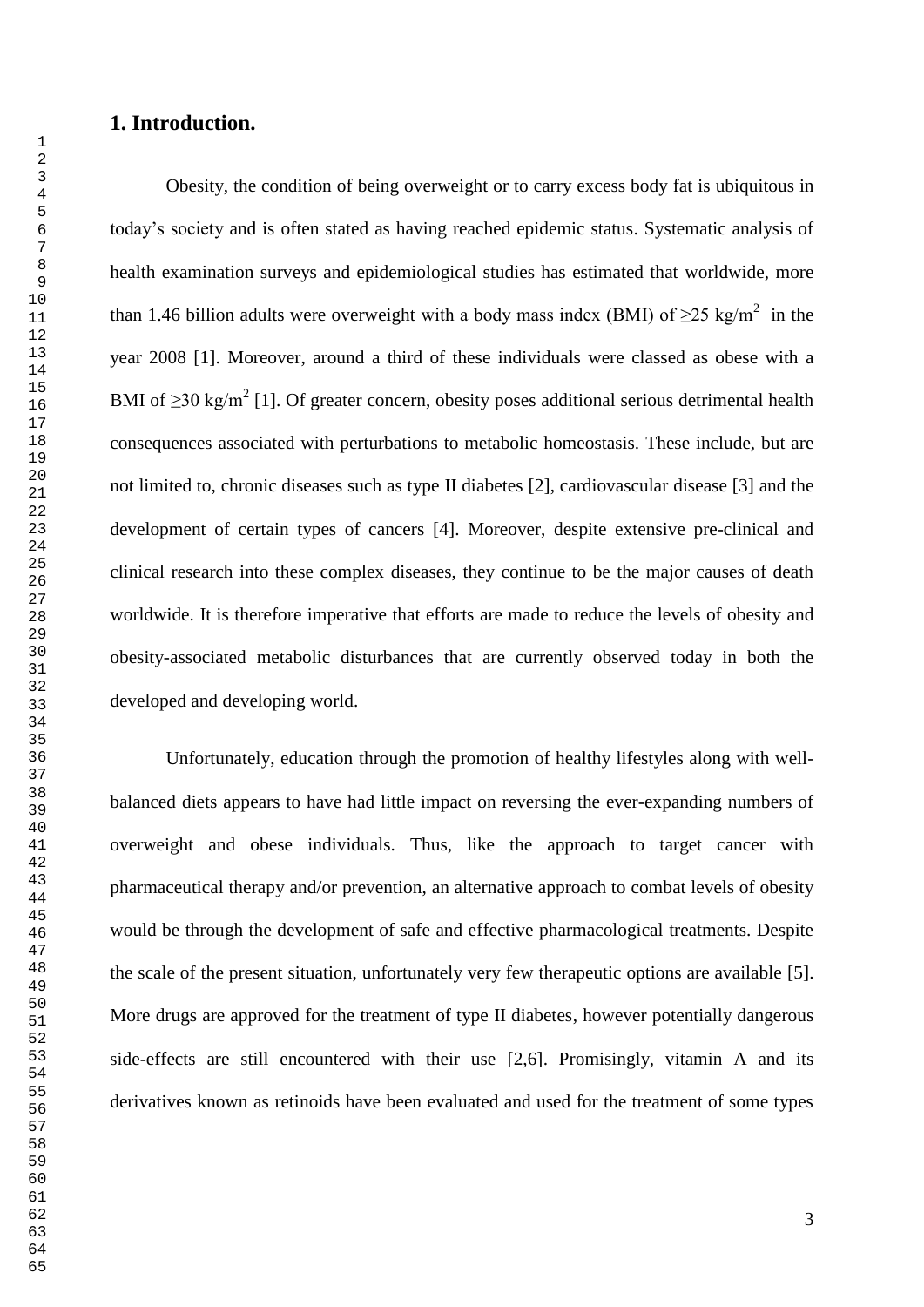of cancer and more recently, preclinical studies have suggested they may be useful for the prevention and/or treatment of obesity and type II diabetes.

## **2. Retinol metabolism and all-***trans***-retinoic acid signalling.**

Vitamin A (or retinol) is the parent compound of all bioactive retinoids and is convertible to other natural forms through the retinol metabolism pathway. Active metabolites of retinol, primarily all-*trans*-retinoic acid (RA), act as important signalling molecules with the ability to induce gene expression through specific nuclear hormone receptors [7]. RAreceptor (RAR)s form heterodimers with retinoid-X receptors (RXR)s and bind to RAresponse elements (RARE)s present in the promoters of target genes via the DNA-binding domain present within each receptor. As a result, the metabolism of vitamin A has been shown to play essential roles in the preservation of immune function, continued promotion of good vision and the development, growth and maintenance of multiple body tissues. Acquiring and maintaining a sufficient quantity of this fat soluble vitamin is therefore essential for life. Animals however do not have the capability to generate vitamin A via *de novo* synthesis. Vitamin A must therefore be obtained from dietary sources, stored in the liver and mobilised as required.

Dietary intake of vitamin A can be achieved through the absorption of pigments known as carotenoids from fruits and vegetables. These pro-vitamins can then be enzymatically cleaved and converted to compounds with the biological activity of retinol [7]. Alternatively, intake can be achieved by consuming animal tissue such as liver, where provitamin A carotenoids have already been processed and stored in the form of retinyl esters. Although vitamin A is essential, excessive intake can be equally detrimental to life. Hypervitaminosis A can lead to toxicity of the liver, decreased bone mineral density and induce teratogenic effects in the developing embryo [7]. Additional concerns arise with the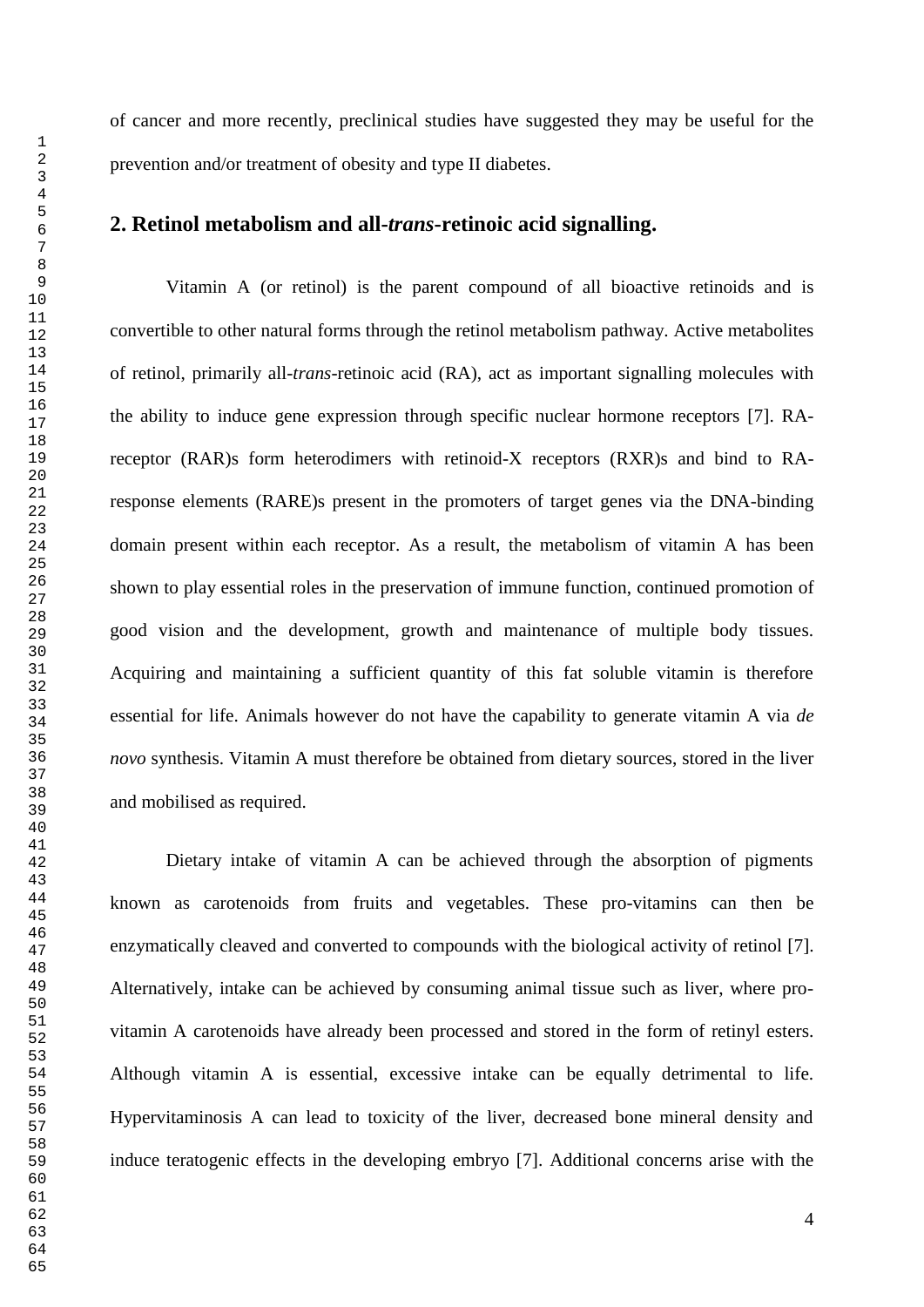use of retinoid therapy in women of child bearing age, as these compounds have the capability of inducing teratogenic effects in the developing conceptus. Vitamin A is a lipophilic, fat soluble molecule and therefore requires specific binding proteins in order to be transported in the circulation and within the cell. Despite this necessity, retinoid compounds are soluble in aqueous solutions at relatively low concentrations. For example, RA is water soluble up to concentrations of 210 nM at room temperature and pH 7.3 [7]. This makes retinoid compounds ideal morphogens. The generation of morphogen concentration gradients through diffusion allows for selective cellular differentiation to occur and determine tissue pattern during development [8]. As a result, the administration of retinoid compounds has been shown to provoke teratogenic effects in both animal models and humans. It has been suggested that chemical modification of the terminal-polar group of the retinoid molecule would offer a useful way to reduce toxicity but also modify activity, metabolism and tissue distribution of this class of compounds [9,10].

## **3. N-(4-hydroxyphenyl)retinamide; a synthetic retinoid.**

#### *3.1. Structural and advantageous properties of N-(4-hydroxyphenyl)retinamide.*

N-(4-hydroxyphenyl)retinamide, otherwise known as 4-HPR or Fenretinide (FEN, used hereafter), is one such synthetic retinoid that was first synthesised in 1960s by R.W. Johnson Pharmaceuticals now part of Johnson and Johnson [11]. FEN shares a similar chemical structure with RA however it contains an amide linked 4-hydroxyphenyl group, which replaces the carboxyl polar end group of RA (Fig.1.). It is the addition of this bulky 4hydroxyphenyl group which is thought to be responsible for a number of beneficial properties associated with FEN treatment, compared to alternative retinoid compounds such as RA

Since naturally derived vitamin A compounds such as RA and retinyl-acetate supplemented in large doses show liver toxicity with prolonged exposure this restricts their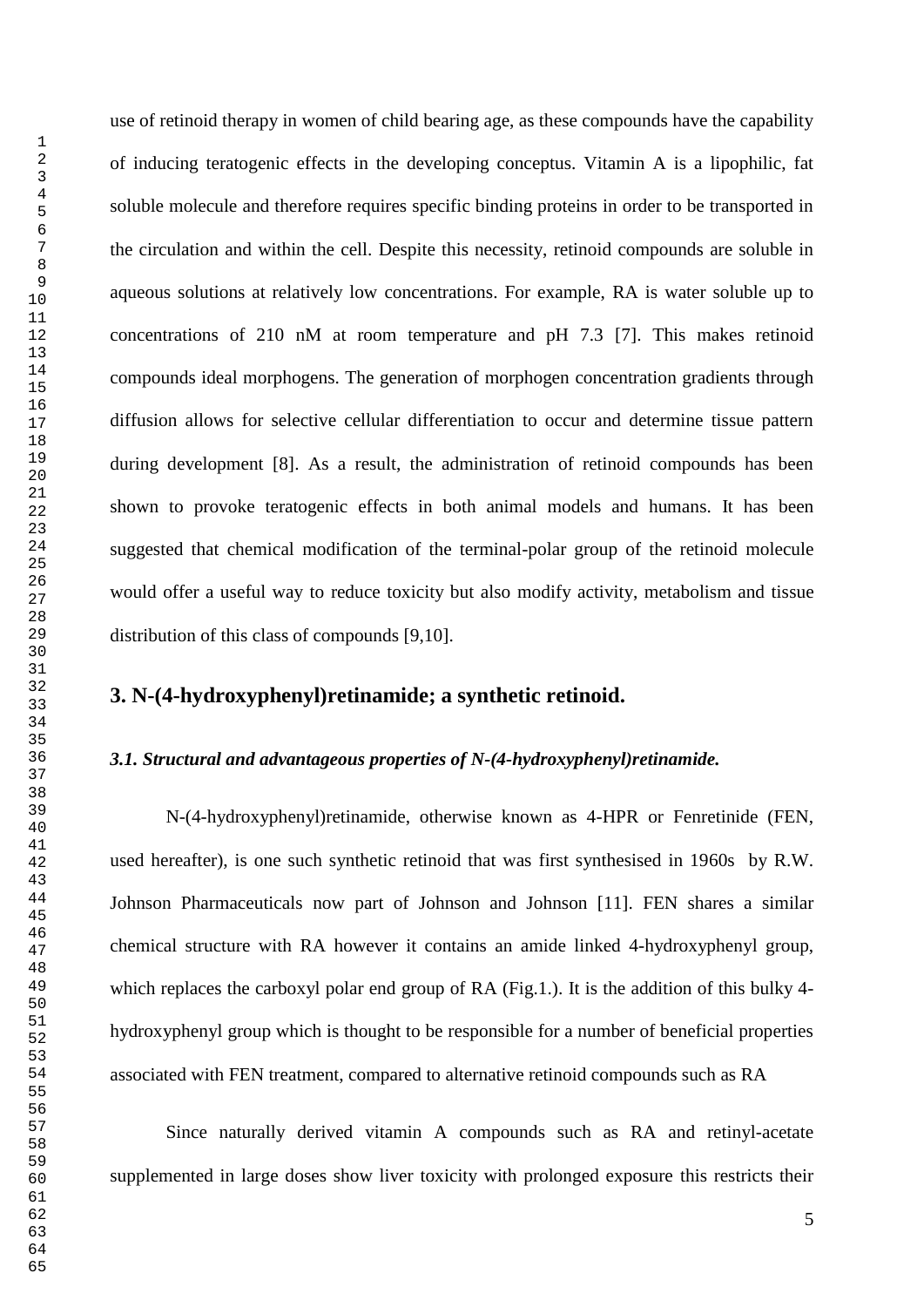potential use as medicinal agents. FEN on the other hand displays a decreased toxicological profile, which may occur due to a number of reasons. Chronic retinyl-acetate treatment results in the deposition of retinyl esters in the liver and subsequently causes hepatic toxicity. In contrast, FEN does not appear to be stored in the liver of rats [11]. This may be due to the observation that FEN and its metabolites are preferentially stored in fatty tissues such as mammary gland, which has been observed in both animal models and human studies [11,12]. Therefore, this characteristic appears to prevent FEN treatment leading to hepatotoxic accumulation and is highly advantageous compared to the use of natural forms of vitamin A as a therapeutic option. The specific accumulation of FEN in fatty tissues is also an beneficial property for the prevention/treatment of breast cancer, obesity and type II diabetes [11-14].

Encouragingly, studies performed in rats and rabbits have revealed that when FEN was given orally at 20 mg/kg/day, no adverse effects were observed in either species. At higher doses of 125-800 mg/kg/day, FEN was deemed to be only weakly teratogenic in these species [15]. Studies in hamsters dosed with up to 130 mg/kg of 13-*cis*-N-(4 hydroxyphenyl)retinamide also failed to induce a teratogenic response [10]. Genotoxic studies (the Ames mutagenicity test, a mouse lymphoma assay and a rat bone marrow cytogenetic assay) with FEN treatment reported all negative findings [16]. Together these results indicated that FEN is unable to induce point mutations or chromosomal aberrations and is therefore not a genotoxic compound.

#### *3.2 Cancer chemoprevention trials*

These desirable properties make the use of FEN as a therapeutic agent a genuine possibility. In agreement with this, due to the beneficial chemopreventive potential that FEN treatment has displayed during its early investigation in pre-clinical animal models [11], human clinical trials, predominantly for breast cancer chemoprevention, have demonstrated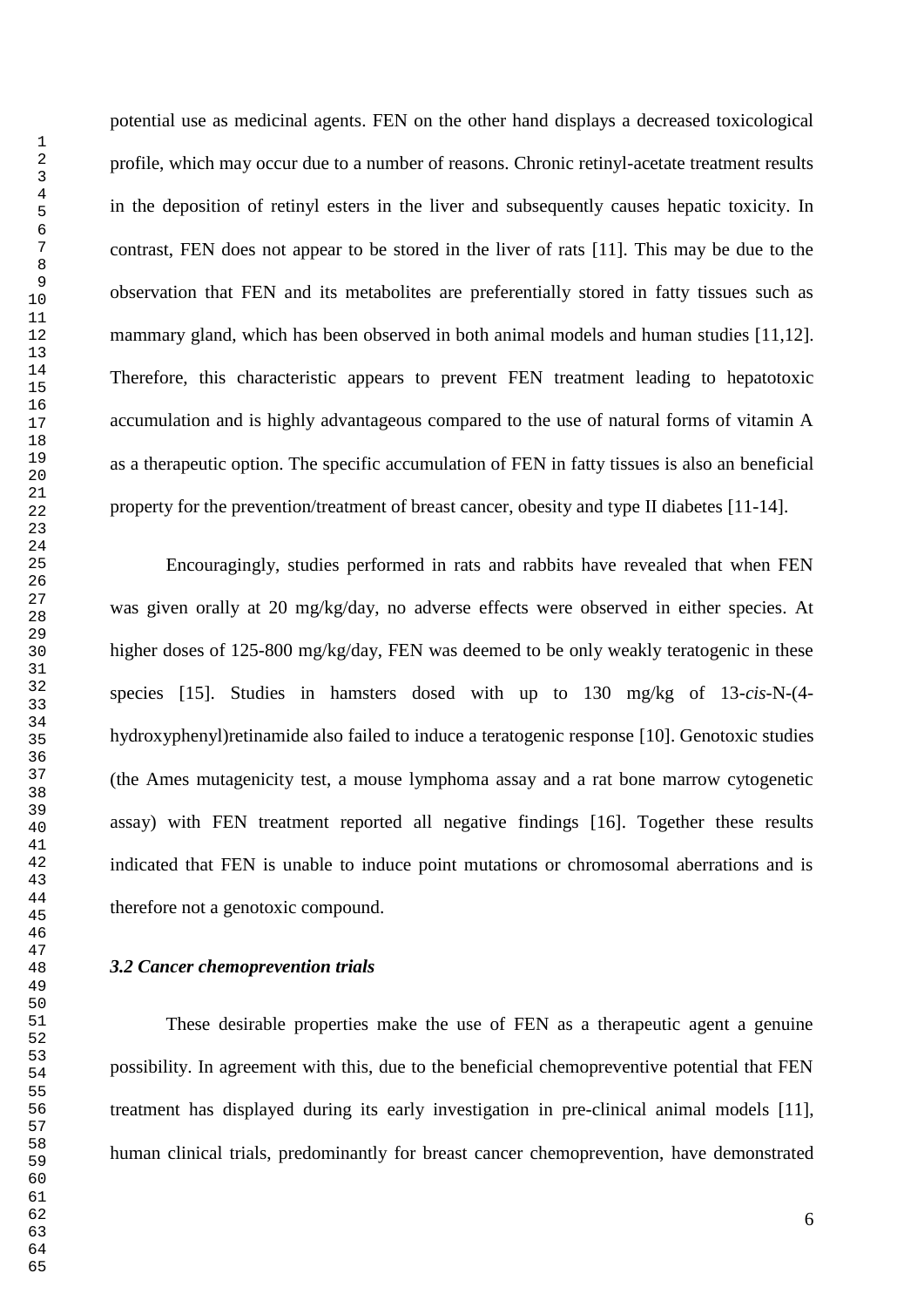that FEN is well-tolerated and compatible with long term treatment schedules [17]. In a large randomized trial of FEN to prevent second breast malignancy in almost 3000 women with early breast cancer, overall, FEN treatment for 5 years appears to have no statistically significant effect on the incidence of second breast malignancies of women with breast cancer [17]. A possible benefit was detected in premenopausal women, results that persisted in a 15 year follow-up [17,18]. These effects are potentially through an associated lowering of circulating IGF-1 levels, a potent stimulator of cell growth [17]. Combination therapy with low dose tamoxifen also did not reduce breast cancer events compared to placebo or single agents alone [19]. Unfortunately, overall these trials have yielded only preliminary data and new untested hypotheses.

FEN has also been widely studied in rodent bladder carcinogenesis models, where it has shown the highest therapeutic index among the retinoids tested, however in phase III trials it did not reduce the recurrence of bladder cancer in patients [20]. The lack of FEN efficacy in these trials has been suggested to be due to the dose used and subsequent tissue levels achieved, that was essentially too low to induce apoptosis, the major hypothesized mechanism of anti-cancer activity in cultured cells. FEN induces apoptosis in cells that are resistant to RA, suggesting that FEN-induced apoptosis may involve RAR–independent mechanism(s), such as increased generation of reactive oxygen species (ROS) and ceramide species and activation of stress kinases, endoplasmic reticulum (ER) stress and autophagy pathways [21]. However, high concentrations of FEN are required to induce apoptosis [22,23]. With this in mind, high doses of FEN and formulation within novel lipid matrices to improve FEN bioavailability and attain higher plasma concentrations have been tested in adults and in children with neuroblastoma with minimal toxicity [24,25]. Since higher plasma levels of FEN were achieved using this strategy, a phase II trial would now be recommended to further evaluate its anti-cancer activity.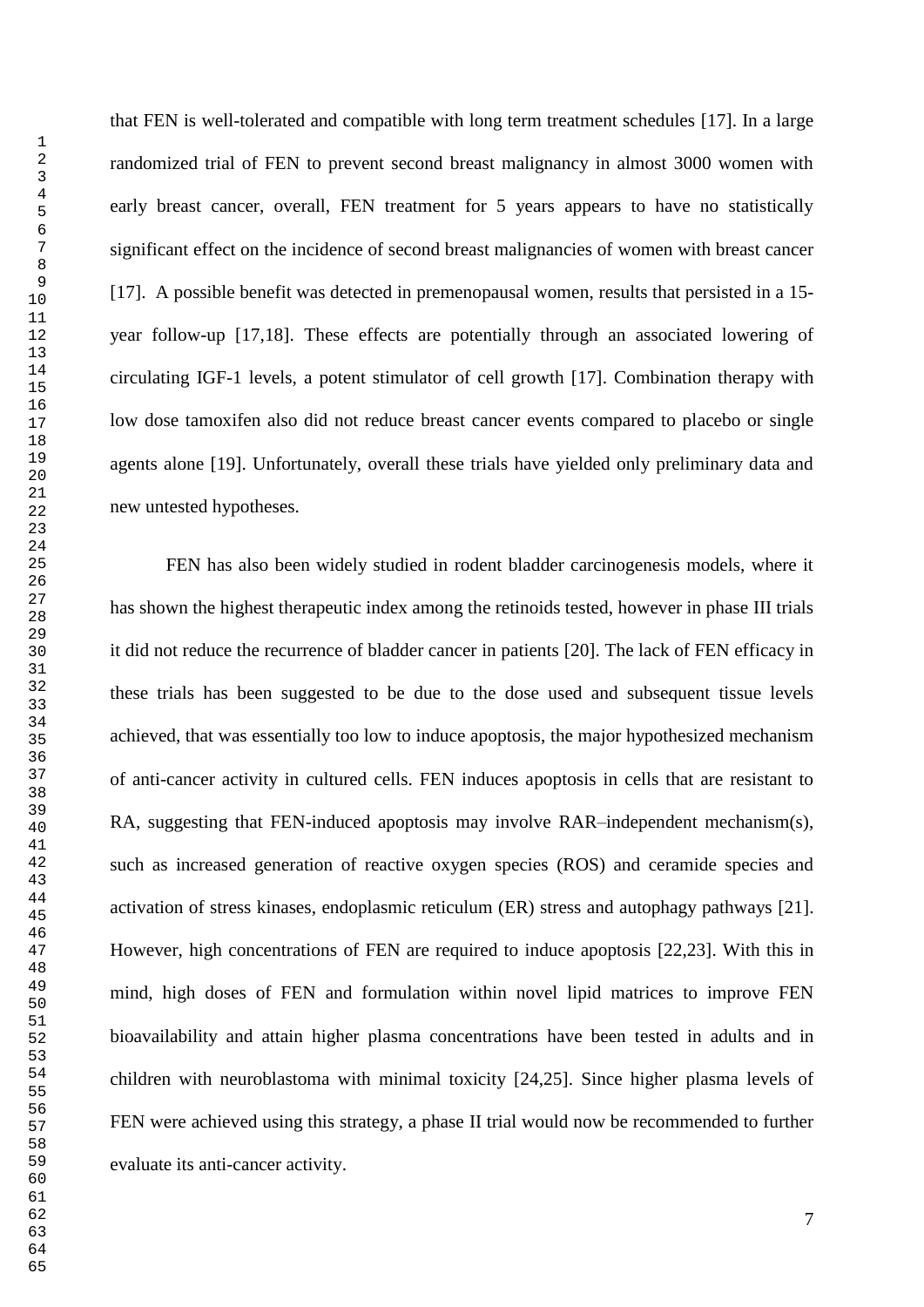#### **4. Mechanisms of FEN-mediated anti-cancer activity.**

Apoptosis is a physiological process of programmed cell death, is disrupted in various cancers and thus has been exploited as strategy to combat the disease, traditionally by inducing DNA damage with chemo- and radio-therapy. With an increased understanding of the intrinsic and extrinsic pathways of apoptosis (essentially mitochondrial mechanism and TRAIL-Fas-death receptor mechanism respectively) in recent years, novel approaches of targeting apoptosis have been tested in pre-clinical models and early phase clinical trials [26]. Natural retinoids like RA induce differentiation and/or cytostasis in target cells, while FEN can trigger apoptosis (at least in cultured cancer cells) via distinct biological effects.

#### *4.1 Involvement of the canonical retinoid signalling pathway.*

As a synthetic derivative of RA, it would be anticipated that similar to its natural counterpart, FEN would be an agonist for RARs and activate the retinoid signalling pathway. This however has proved to be a controversial issue. It was shown in one study that unlike RA, FEN bound very poorly to all three RAR isoforms [27], which may be due to the fact that FEN does not contain a carboxyl functional group (see Figure 1). In keeping with this interpretation, earlier investigations observed that FEN treatment was able to induce apoptosis in malignant hemopoietic cell lines, including those that were resistant to the effects of RA [28], implying a RAR-independent mechanism of action. Although FEN may also have RARindependent mechanisms of action, some of which shall be discussed shortly, a number of studies have been conducted which established that FEN can bind to RARs and activate RAREs. It was found that FEN did display binding affinity with RARs, however only at 15% to that observed with RA treatment [29]. This finding implied that FEN could operate in a RAR dependant manner, however appeared to be less potent that RA. Additional reports have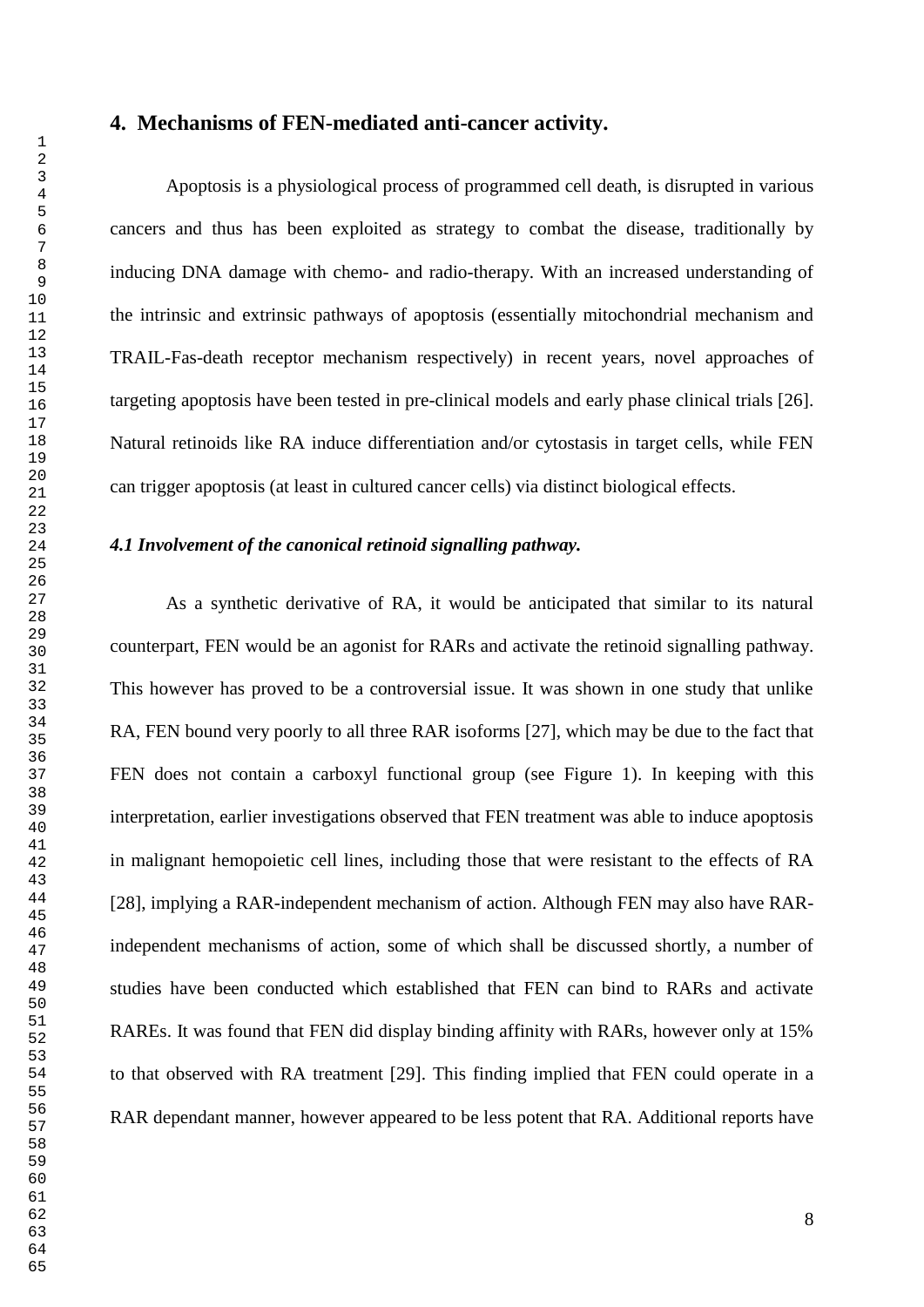FEN has the ability to bind to serum retinol binding protein (RBP4, discussed later in section 6) however, no binding affinity has been observed between FEN and the cellular retinol or cellular RA binding proteins (CRBP or CRABP) [29]. Consistent with transactivation assays that indicate FEN can induce transcription via RARs [23,30,31], FEN was found to activate the RARE in the promoter for *Crbp1* and was actually observed to be a stronger activator than RA when in the presence of RXRγ-RARγ or RXRβ-RARγ heterodimers, which bind direct repeat (DR)-2 RAREs [31].

More recently, Y-J.Y Wan and co-workers have shown that FEN-induced apoptosis in FEN-sensitive Huh7 liver carcinoma cells involves a RARβ-dependant interaction with nuclear orphan receptor Nur77 that leads to nuclear export of the two proteins [32]. Nur77 has been reported to relocate to mitochondria where it participates in the conversion of Bcl-2 into a pro-apoptotic molecule [33]. In contrast, a subsequent transcriptome analysis in Huh7 cells identified that FEN (unlike RA) specifically induced TRAIL-Fas-death receptor mediated apoptosis by increasing the expression of pro-apoptotic genes such as caspase 8 [34].

## *4.2 Induction of Cyp26a1 and generation of 4-oxo-FEN*

Results from ovarian carcinoma cells also demonstrated that endogenous *Crbp1* and *Cyp26a1*gene expression was elevated >20-fold when continuously treated with FEN compared to non-treated cells [35]. Similarly to RA, the oxidation of FEN via the induction of *Cyp26a1* can result in the generation of polar metabolites. One metabolite, N-(4-hydroxyphenyl)-4-oxoretinamide (4-oxo-FEN), has been identified in both FEN treated ovarian carcinoma cells and plasma from patients participating in a FEN clinical trial [35]. 4 oxo-FEN levels were also detected when RARβ and RARγ were overexpressed, indicating the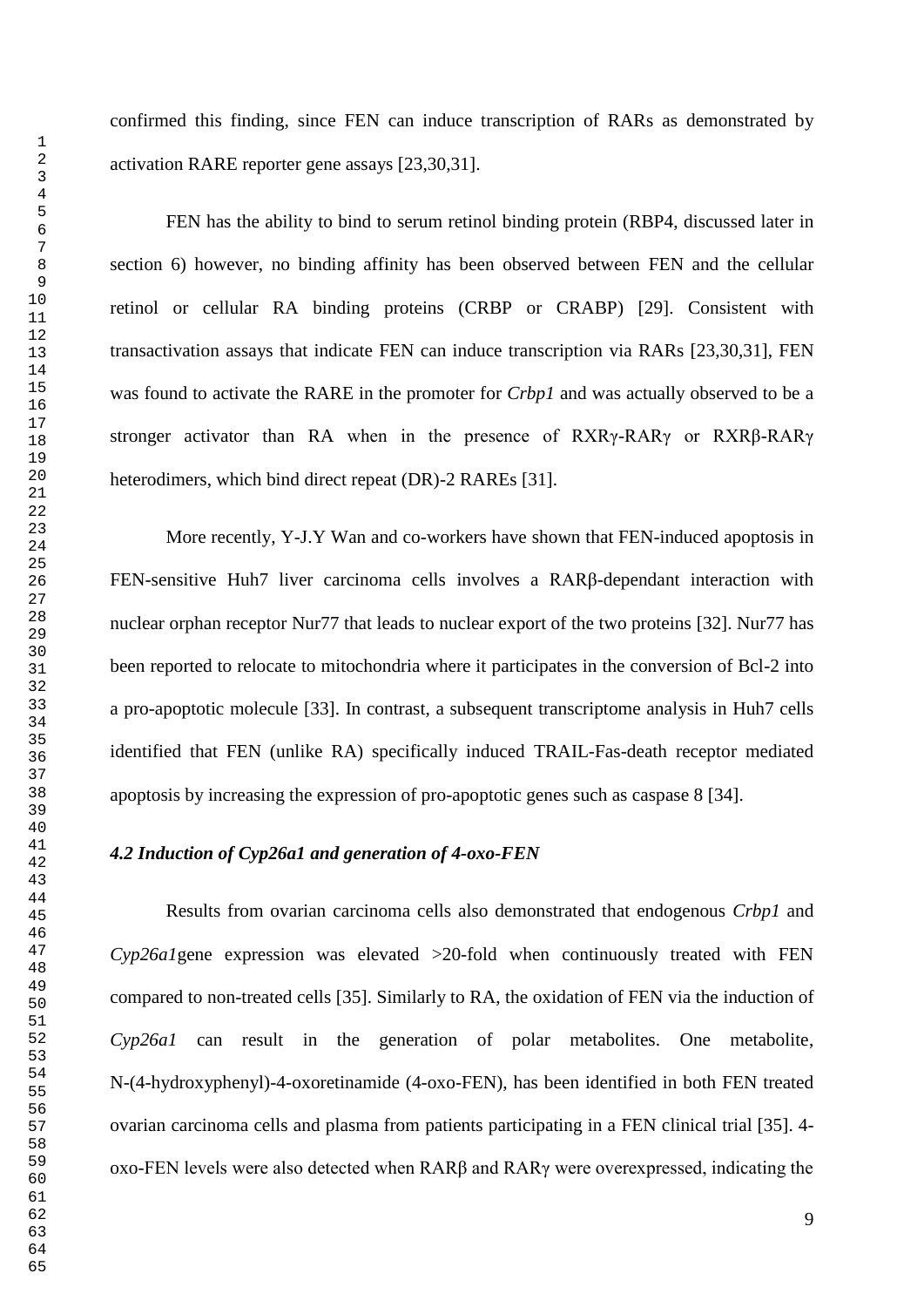involvement of the canonical retinoid signalling in the generation of 4-oxo-FEN [35]. As observed with the parent compound FEN, 4-oxo-FEN was found to be more effective at inhibiting proliferation of numerous tumour cell lines [36]. Although 4-oxo-FEN is generated through activation of the retinoid metabolism pathway, the anti- proliferative action of 4-oxo-FEN was proposed to be through RAR-independent mechanisms since, 4-oxo-FEN was able to inhibit cancer cell proliferation in both FEN-sensitive and FEN-resistant cell lines. Additionally, 4-oxo-FEN was observed to bind poorly to RARs and RAR antagonist treatment failed to prevent 4-oxo-FEN mediated cell growth inhibition [35]. Moreover, unlike FEN and independent of ROS generation, 4-oxo-FEN also appears to cause G2-M mitotic arrest through anti-microtubule activities [36]. However, there are a limited number of studies with FEN metabolites and thus it is not clear whether they share common or very different mechanisms of action with FEN.

# **5. RAR-independent mechanisms of FEN-induced apoptosis**

In most cell systems, the apoptotic effect of FEN appears to be independent of RAR activation and involves generation of ROS and lipid second messengers [21]. Most consistently, antioxidants (e.g. vitamin C, N-acetylcysteine and butylated hydroxyanisole) have been shown to inhibit FEN-induced apoptosis. Early studies in various cancer cells indentified that FEN-induced apoptosis was associated with sustained-activation of mitogen activated protein kinase (MAPK)s JNK, p38 and ERK1/2, induction of proapoptotic transcription factor GADD153/CHOP and BCL-2 family member BAK and downstream activation of caspase-9 and caspase-3 [21]. The induction of sphingolipid second messenger ceramide and ganglioside GD3 by means of *de novo* synthesis via ceramide and GD3 synthases and/or hydrolysis of sphingomylin and downstream activation of 12-lipoxygenase has also been postulated to be a mechanism of FEN-mediated induction of BAK and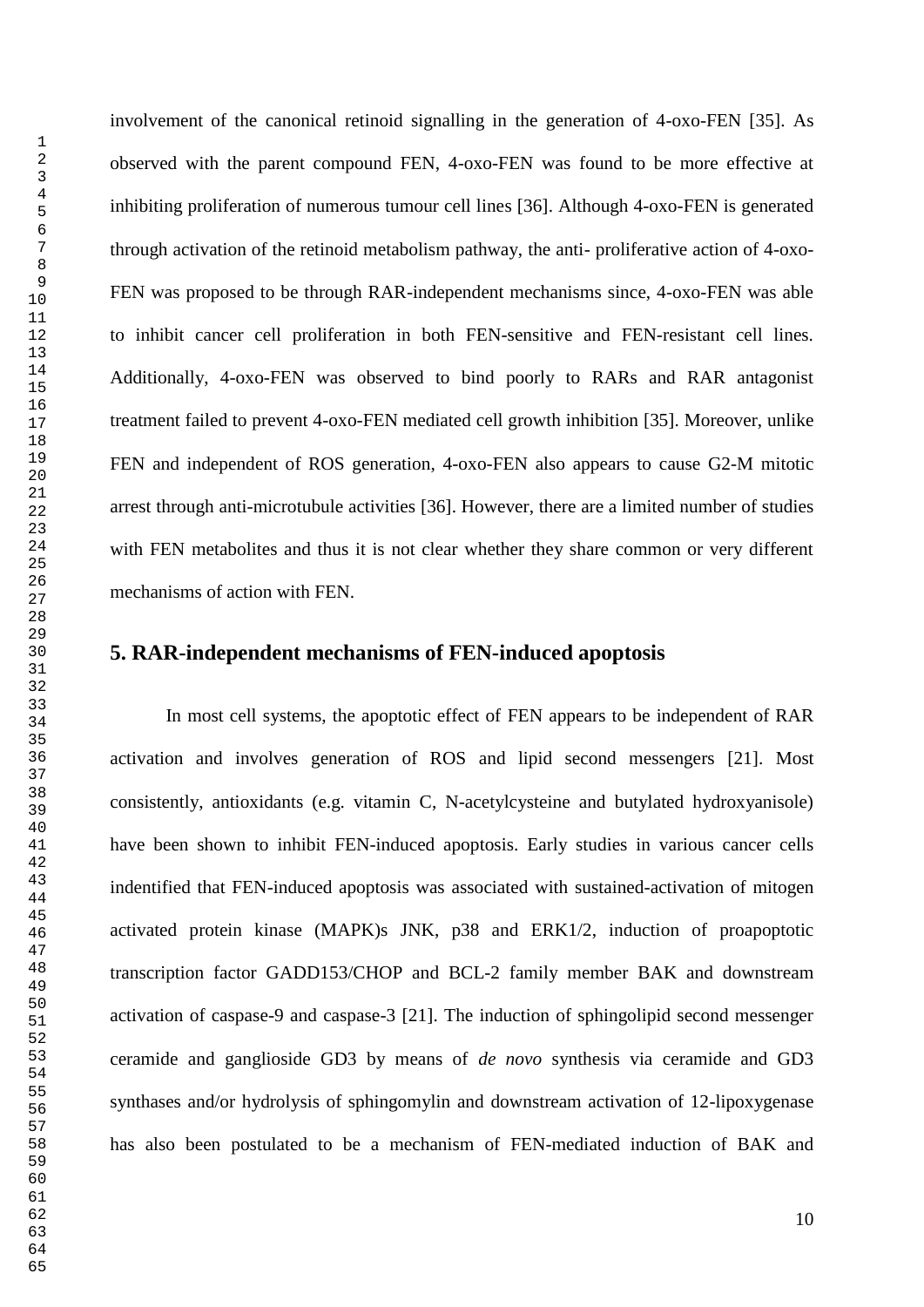GADD153/CHOP leading to apoptosis by Lovat, Redfern and co-workers [21]. Due to the constraints (maximum word and reference limits) at use in this journal for its short reviews, we have chosen to focus on the more recent developments in the signalling pathways proposed for FEN-induced apoptosis or cell survival. Earlier studies from the 1990s to mid-2000s (as briefly mentioned in this paragraph) are well documented in the 2006 review by N. Hail Jnr *et al*. [21]. The high level of cross-talk between the multiple signalling pathways postulated to play a role in FEN-mediated biological effects are summarised in Fig. 2.

#### *5.1 Induction of pro-apoptotic BAK versus anti-apoptotic Bcl-2*

All of the pro-apoptotic effects of FEN, including ROS generation, have been shown to require induction of pro-apoptotic Bak in neuroblastoma cells and to be suppressed in cervical cancer cells with the overexpression of anti-apoptotic Bcl-2. Thus, in a strategy to inhibit Bcl-2 family members in combination with FEN, Reynolds and co-workers found that ABT-737, a small-molecule BH3-mimetic that inhibits most proteins of the Bcl-2 family, could enhance FEN activity in neuroblastoma [37]. FEN in combination with ABT-737 induced greater mitochondrial membrane depolarization and mitochondrial cytochrome c release, greater activation of caspases of both the intrinsic and extrinsic pathways, greater activation of Bax-α, t-Bid, and Bak, and a higher level of apoptosis than either drug alone. *In vivo*, FEN with ABT-737 showed a similar anti-neuroblastoma activity in a mouse xenograft model of neuroblastoma. Thus, the synergistic cytotoxic effects of drug combination of FEN with an inhibitor of Bcl-2 family members hold great prospects and warrants future clinical trials.

#### *5.2 ROS production via mitochondrial electron transport chain*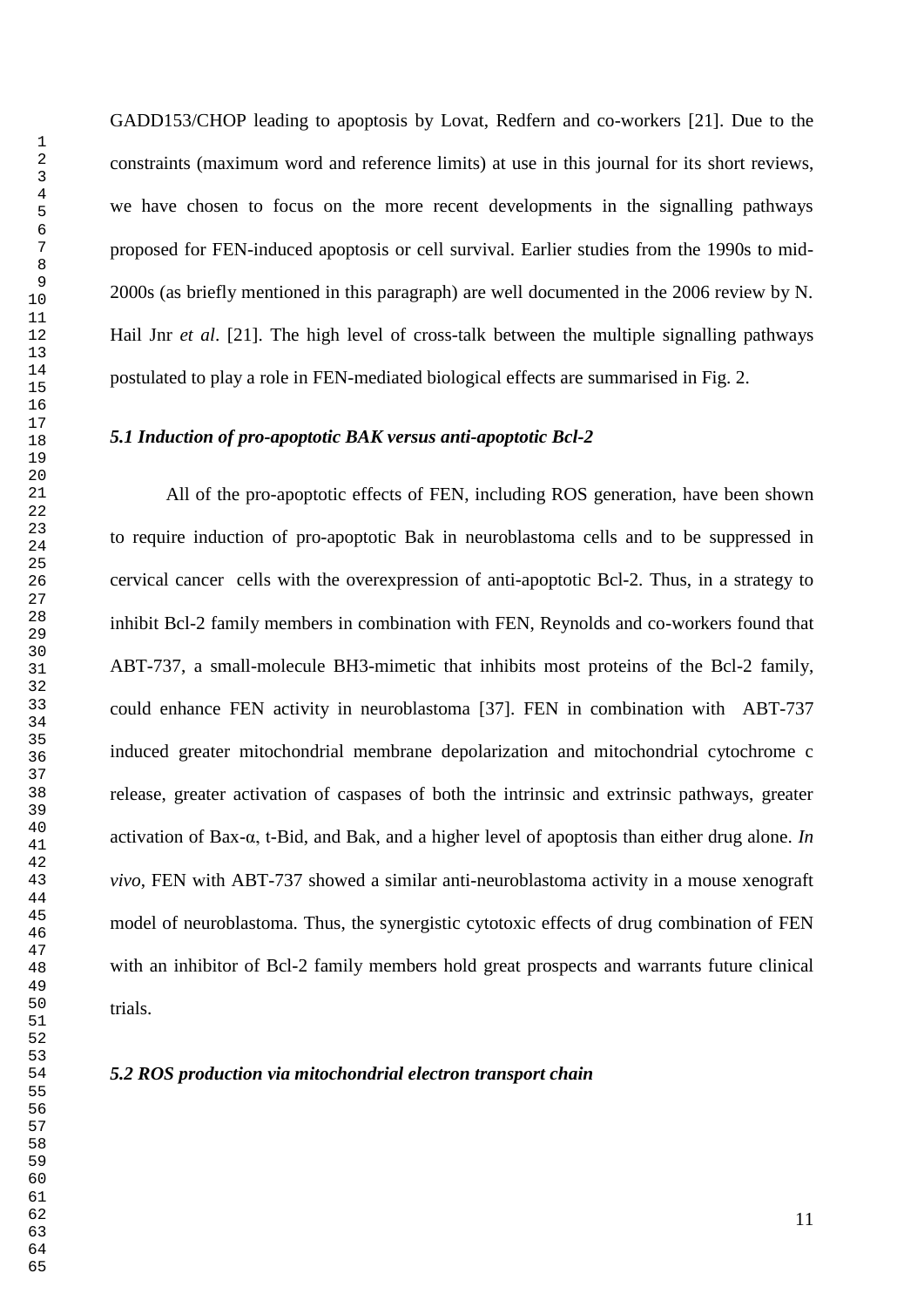Since FEN-induced ROS production could be decreased in intact cells co-treated with rotenone or certain co-enzyme Q analogues, this implied that the turnover of complex I may contribute to the pro-oxidant activity of FEN [21]. State-of-the-art experimental methodologies utilising isolated mitochondrial preparations with respect to establishing the direct mitochondrial toxicity of agents like FEN, still have their limitations and may require additional validation in a cellular context. Consequently, the direct and/or indirect mitochondrial effects of FEN may be challenging to elucidate fully. However, it is certainly possible that FEN could promote ROS at a site associated with oxidative phosphorylation that is specifically required in rapidly dividing cells such as transformed cells, and not by disrupting oxidative phosphorylation in general which would produce far more adverse side effects than those commonly observed.

Hail and co-workers recently hypothesised that dihydroorotate dehydrogenase (DHODH), an enzyme associated with mitochondrial electron transport and required for *de novo* pyrimidine synthesis, could be an important link between mitochondrial bioenergetics, cell proliferation, and sensitivity to FEN-induced ROS and apoptosis in certain transformed cell types [38]. In prostate and skin cancer cells the suppression of DHODH activity by chemical inhibition or the reduction in DHODH protein expression by RNA interference markedly decreased FEN-induced ROS generation and apoptosis. Conversely, colon carcinoma cells that lacked DHODH expression were markedly resistant to the pro-oxidant and cytotoxic effects of FEN. This study strongly implicates DHODH in FEN-induced ROS production and apoptosis.

## *5.3 Dihydroceramide generation & autophagy induction*

Early studies had shown FEN-induced increases in ceramide, however analysis by liquid chromatography-tandem mass spectrometry (LC-MS) has determined with more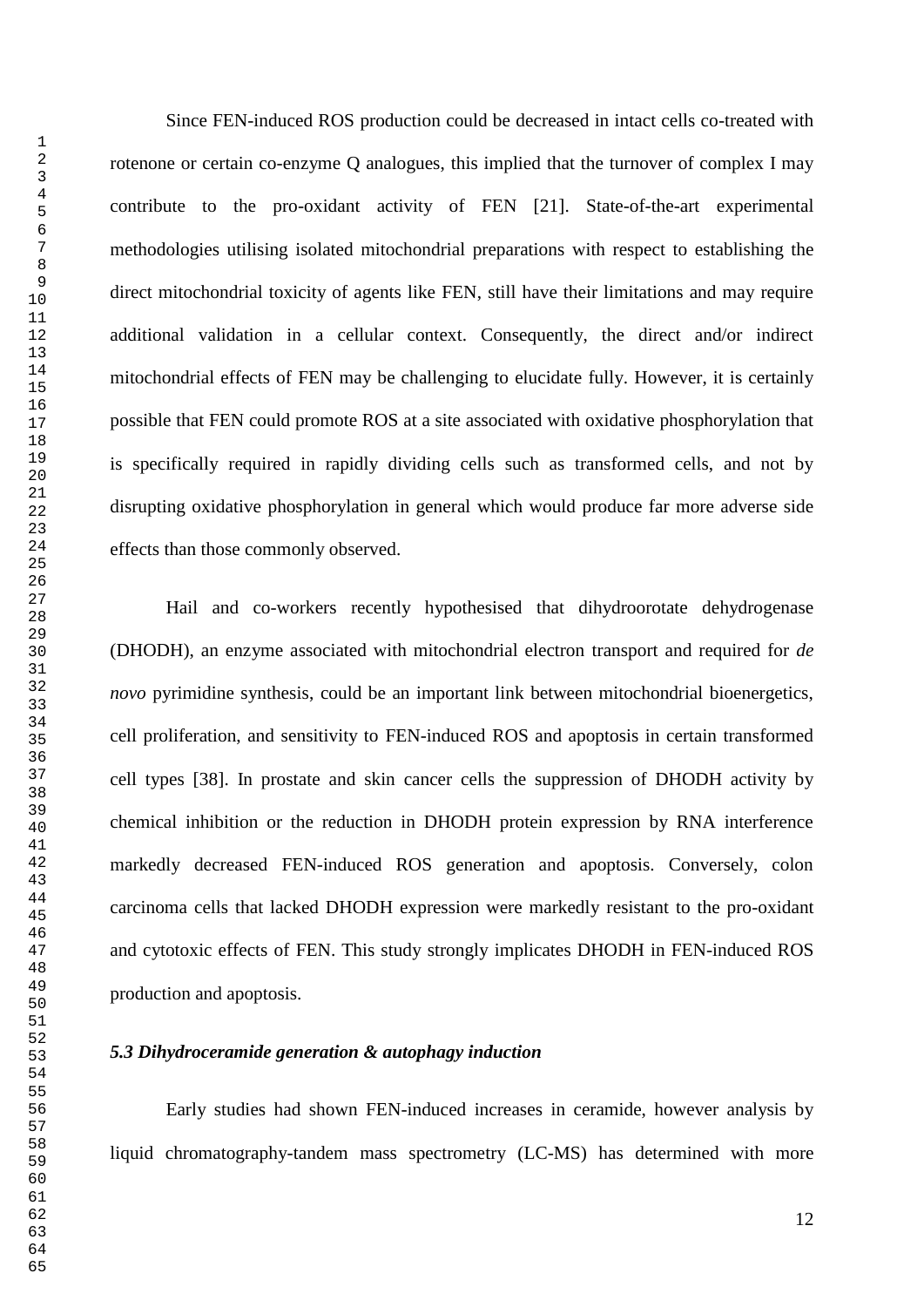specificity that FEN is responsible for increased levels of dihydroceramide [39], the immediate precursor of ceramide. FEN was shown to inhibit dihydroceramide desaturase activity in cell-based and *in vitro* assays [40]. It was also shown in this study that RA failed to inhibit dihydroceramide activity, indicating that FEN acted in a RAR-independent manner to increase dihydroceramide levels. Kraveka and co-workers have gone on to show more recently that FEN (and 4-oxo-FEN) can act as a direct inhibitor of the enzyme dihydroceramide desaturase 1 (DES1) *in vitro* [41]. This enzyme is responsible for the desaturation of dihydroceramide, final step of *de novo* synthesis of ceramide lipid species from dihydroceramide precursors. Thus inhibition of DES1 would prevent the final step in the production of ceramide and lead to an accumulation of dihydroceramide.

Further LC-MS analysis of sphingolipids in several cancer cell lines has identified that treatment with either FEN or 4-oxo-FEN leads to a marked increase in dihydroceramide and complex dihydrosphingolipids, while only 4-oxo-FEN led to a minor increase of ceramide species [42,43]. These findings are of considerable interest since dihydroceramides are thought to be biologically inert thereby they are inactive on the pathways modulated by ceramides, but it has recently been reported that dihydroceramides can induce autophagy in prostate cancer cells and cell growth inhibition with cell cycle arrest in neuroblastoma cells [39,40].

#### *5.4 mTOR and autophagy, a cell survival mechanism.*

The mechanism(s) by which FEN can lead to the induction of autophagy and/or apoptotic cell death is currently unclear. Both FEN exposure and dihydroceramides accumulation can initiate cellular survival pathways such as the ER stress response and autophagy induction [39,44-46]. FEN has also been reported to inhibit the kinase activity of mammalian target of rapamycin (mTOR) both *in vitro* and *in vivo* [47]. This may possibly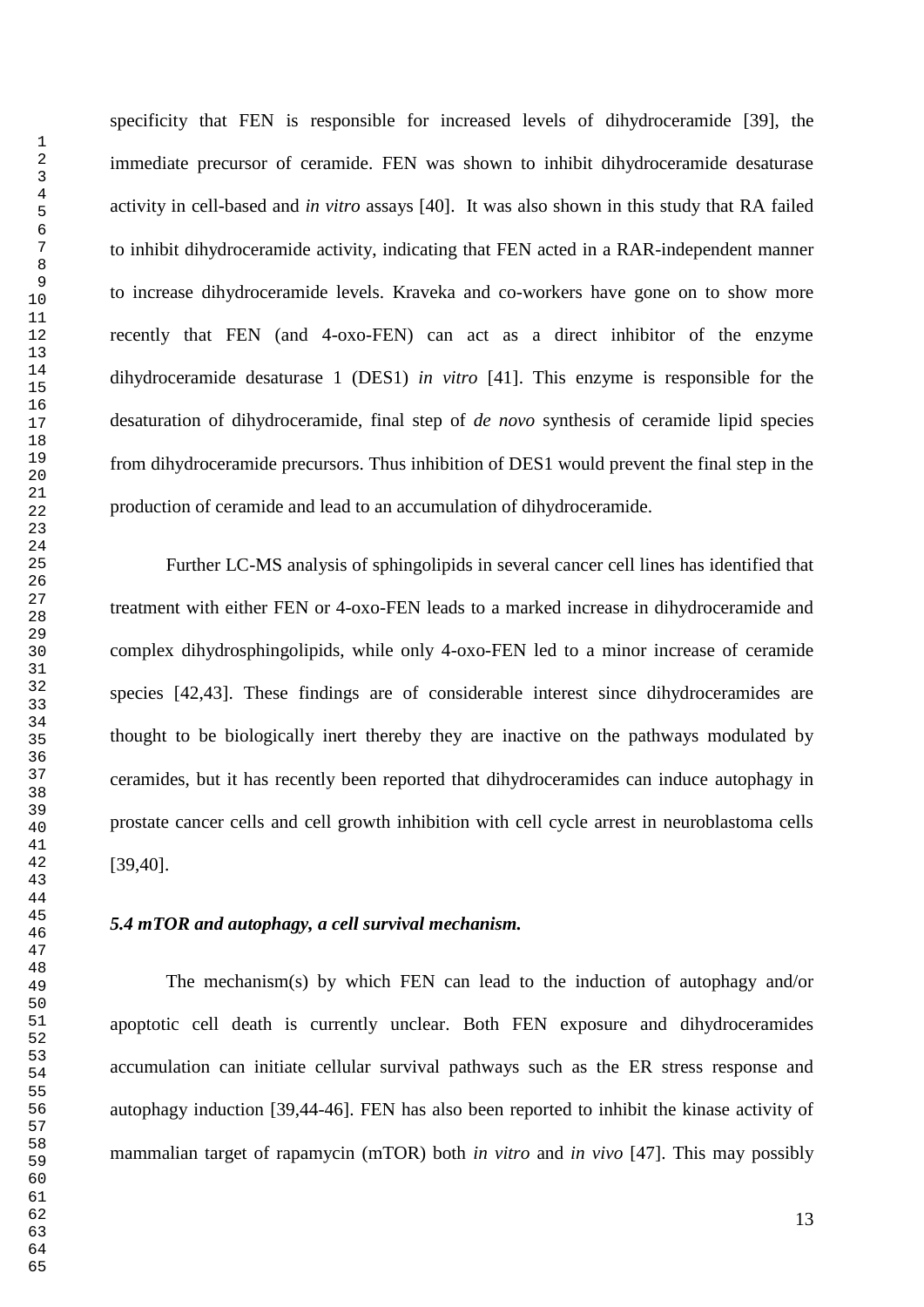occur through the direct binding of FEN to the ATP pocket of mTOR based on computer modelling of the crystal structure of PI3K-delta [47]. Since mTOR is a key inhibitor of autophagy, inhibition of mTOR by FEN may result in an increase in autophagy induction.

Autophagy plays an important role in cell survival as its inhibition in mammalian cells during nutrient depletion causes apoptosis. Interestingly, the presence of 10% serum in cell culture media strongly abrogated FEN-mediated apoptosis [48]. Moreover, FEN treatment at suboptimal doses for apoptotic induction was shown to induce autophagy and proposed to act as survival advantage to malignant glioma cells [49].

## *5.5 ROS induced cytoxicity independent of ceramide and autophagy*

In human pancreatic cancer cells, FEN-induced cytotoxicity appears to be mediated by ROS, but not by ceramide, since antioxidants and autophagy inhibitors (but not *de novo* ceramide inhibitor myriocin) blocked FEN-induced LC3 II expression and partially inhibited cell death [50]. Asumendi and co-workers found similar results in leukemia cells, suggesting that the two hallmarks of FEN-mediated cell death are independent mechanistic events [51].

#### *5.6 ROS, DJ-1, ASK1, p38 apoptosis pathway*

Interestingly, FEN-induced activation of the c-Jun N-terminal kinase (JNK) and p38 MAPK in several cancer cell lines has been shown to be suppressed by antioxidants. Moreover, FEN-induced apoptosis is decreased by down regulating JNK or p38 MAPK activity using chemical inhibitors or small interfering RNAs [21]. JNK and p38 MAPK are activated by a wide range of cellular stresses including ROS. Recent findings in Hela cells have now implicated DJ-1, a multifunctional oxidative stress response protein and the ASK-1 p38 MAPK pathway to regulate the balance between autophagy and apoptosis depending on the relative concentration of FEN and subsequent level of ROS generation [22]. ASK1 mediated activation of JNK and p38 were found to be responsible for the FEN-induced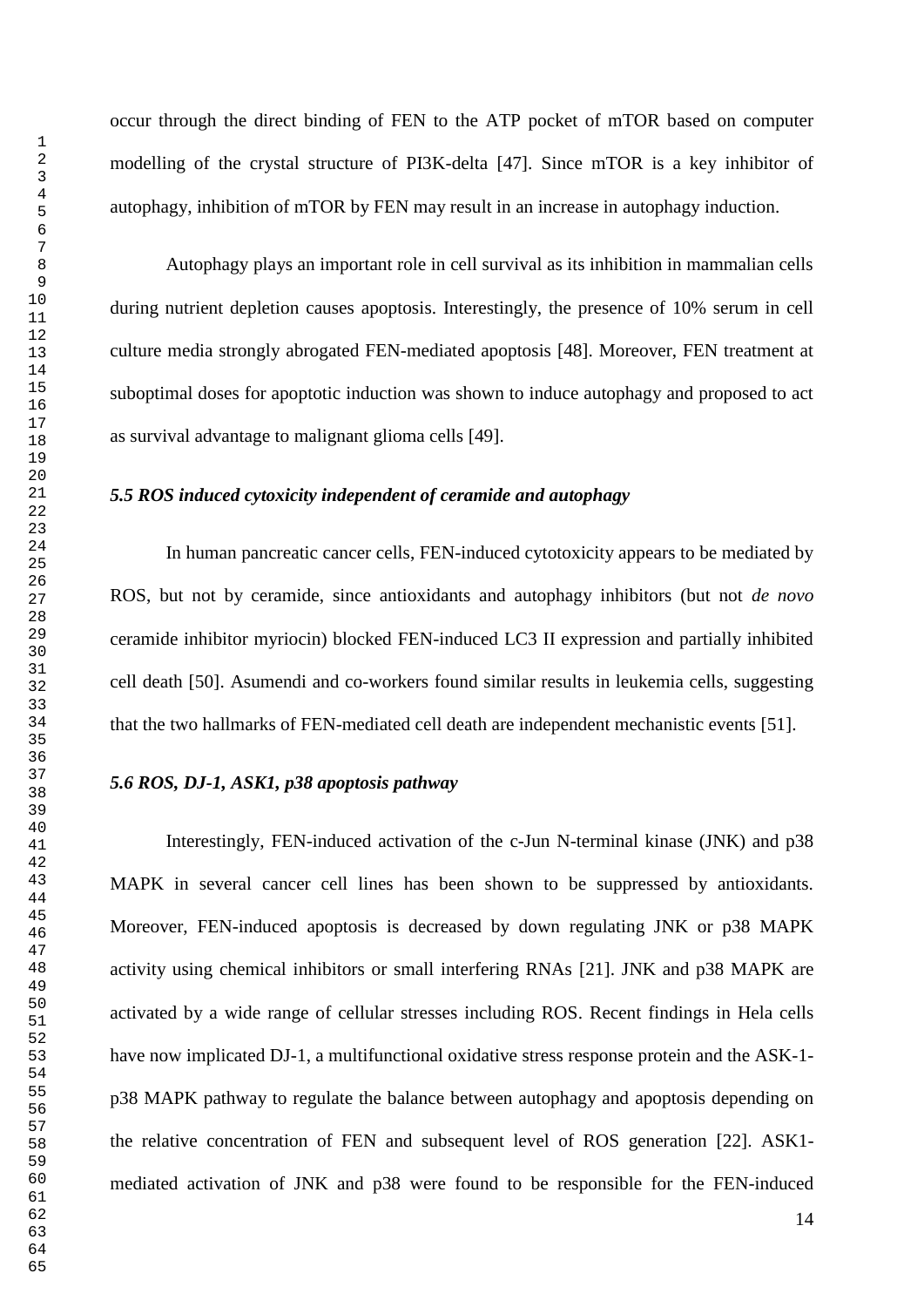autophagy or apoptosis, respectively. However, the mildly oxidised form of DJ-1 (in the presence of a low FEN concentration) was found to bind to and inhibit ASK1 activation of p38 and thus inhibit FEN-induced apoptosis (via ROS generation). Moreover, this promoted FEN-induced autophagy and cell survival. Increasing the FEN concentration to induce high levels of ROS caused excessive DJ-1 oxidation and dissociation from ASK1, leading to p38 activation and apoptosis. Promisingly, DJ-1 depletion *in vivo* with shRNA enhanced the sensitivity of tumor cells to FEN [22].

## *5.7 Hypoxia and HIF-1alpha*

Hypoxia induces resistance to many forms of anti-cancer therapy including FEN [52,53]. Moreover, under hypoxic conditions, FEN-induced autophagy appears to be hypoxiainducible factor (HIF)-1- $\alpha$  dependant and not inhibited by antioxidants [54]. Knockdown of HIF-1 $\alpha$  inhibited autophagy but promoted 4-HPR-induced apoptosis suggesting an alternative strategy to overcome resistance to FEN-induced anti-cancer activity. There is a considerable body of evidence now, independent of studies with FEN, that implicates autophagy as a mostly cytoprotective mechanism and that it rarely, if ever, constitutes a lethal effector mechanism that is responsible for cell death [55].

#### *5.8 MIC-1/PLAB/ NAG-1/ GDF-15*

To identify novel genes contributing to its apoptotic activity in ovarian cancer cells, transcriptome profiling was performed in human ovarian carcinoma cells and human umbilical vein endothelial cells. Macrophage inhibitory cytokine-1 (MIC-1), a proapoptotic and antiangiogenic gene, was the most highly induced [56,57]. MIC-1 levels were highly associated with FEN-induced apoptosis in several cell lines and were also induced in ascitic cells collected from patients with ovarian cancer before and after FEN treatment., The ER stress inhibitor salubrinal and the antioxidant vitamin C, abrogated 4HPR-induced activation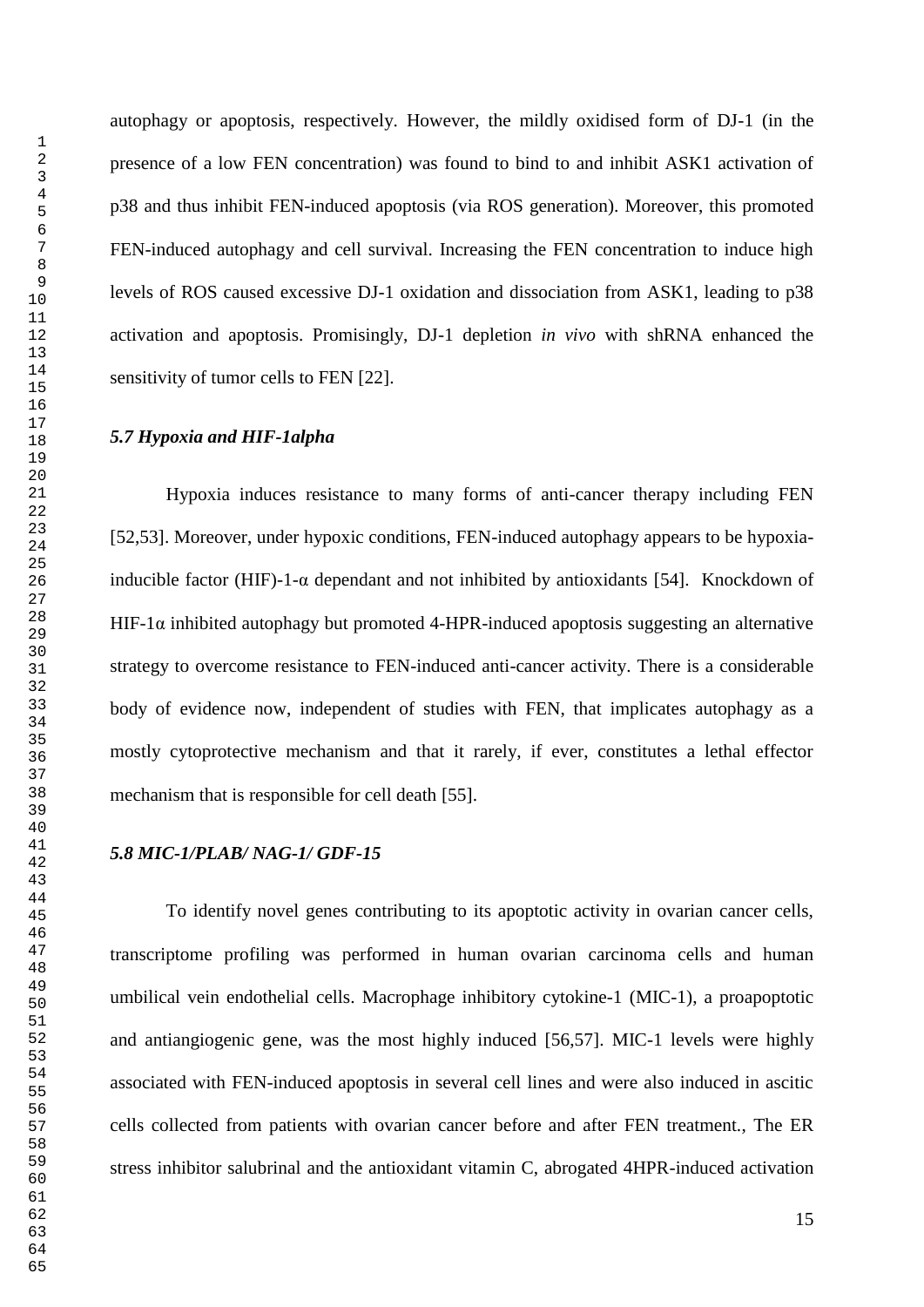of JNK, MIC-1 up-regulation and protected the cells from apoptosis [58]. These results indicate a role for MIC-1 as a mediator of FEN-induced apoptosis at least in certain ovarian cancer cell lines. MIC-1 encodes a protein sharing homologies with members of the transforming growth factor (TGF)-β superfamily and is also known as non-steroidal antiinflammatory drug-activated gene-1 (NAG-1), PLAcental Bone morphogenetic protein (PLAB), placental-TGFβ, prostate-derived factor (PDF) and growth differentiation factor-15 (GDF-15). Studies with transgenic mice expressing human MIC-1 demonstrated that increased MIC-1 levels can inhibit the development of some tumors in animal models. However, contrasting laboratory and clinical evidence suggests that MIC-1 probably has diverse functions in carcinogenesis [59]. Interestingly, tumor-induced anorexia and weight loss may be partly mediated by overproduction of MIC-1 by tumors [60] (see following sections on the regulation of glucose and lipid homeostasis by FEN).

The high level of cross-talk between these signalling intermediates has to date made it extremely difficult to elucidate exactly which genes and pathways are required for FEN"s biological activities. ROS-mediated stress kinase activation appears to be central to FENinduced apoptosis where the novel discoveries regarding DHODH and DJ-1 may be critical missing links. In contrast, inhibition of DES1 leading to elevations in dihydroceramide levels is probably cytoprotective via promotion of autophagy pathways. The multiple signalling pathways involved in FEN-mediated anti-cancer activity in particular RAR-independent mechanisms of FEN-induced apoptosis are summarised in Fig. 2.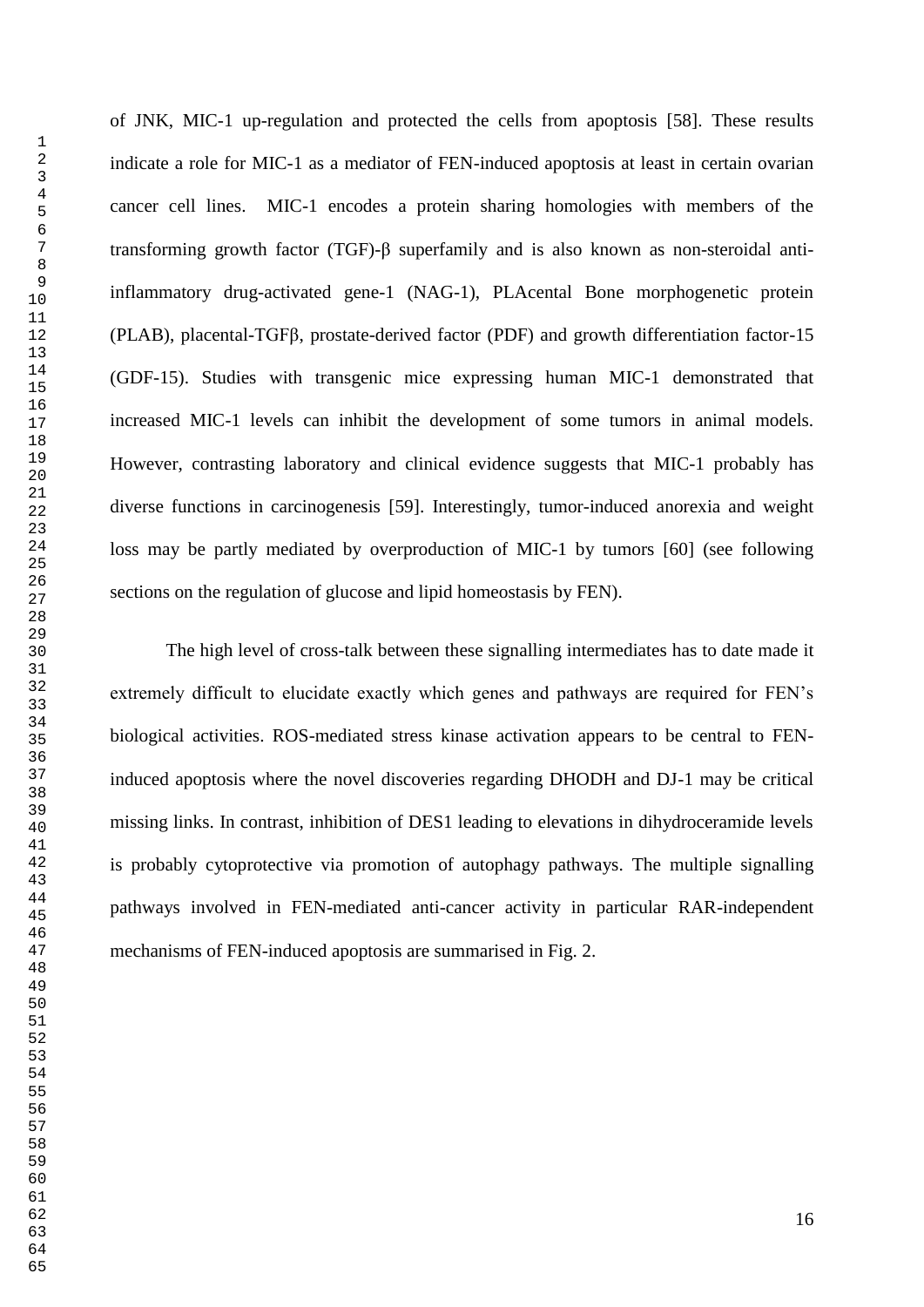## **6. Regulation of glucose and lipid homeostasis by FEN.**

#### *6.1 Lowering of circulating levels of RBP4 and retinol levels.*

In the first FEN human anti-cancer trials, FEN treatment was found to induce a decrease of plasma retinol, which was associated with an impaired adaptation to dark [17]. This side-effect could be minimized with a 3-day treatment interruption per month to increase plasma retinol concentrations and partial recovery of retinoid storage. This initial finding has contributed to one of the characteristic effects of FEN treatment, to lower the circulating levels of the specific retinol transport protein RBP4 [61]. RBP4, is primarily synthesised in the liver but also adipose tissue. Its primary function is to transport retinol (hydrolysed from stored retinyl esters) to supply peripheral tissues via tight binding to this specific serum transport protein [7,62]. Due to its small size (21 kDa), the retinol-RBP4 complex is prone to glomerular filtration but binding with another serum protein transthyretin prevents its loss from the circulation. FEN has a high binding affinity for RBP4 and thus can disrupt the complex [61]. FEN has been shown to form a tight association with RBP4 and the FEN-RBP4 complex has been detected by immunoprecipitation [29,61]. FEN therefore maintains the ability to bind RBP4, but due to the presence of the bulky 4-hydroxyphenyl group, the protein-protein interaction between RBP4 and TTR is prevented from forming. Confirmation that this occurs was provided when the FEN-RBP4 complex obtained from treating the human hepatoma cell line (HepG2) with FEN, displayed a decrease in binding to a TTR affinity column [63]. Thus, by preventing the formation of the RBP4-TTR complex and increasing glomerular filtration after treatment with FEN, this leads to elevated levels of RBP4 in the kidney and urine and subsequently lowering of circulating levels of RBP4 and retinol [64]. It is this characteristic mechanism which first resulted in the application of FEN treatment to prevent insulin resistance associated with high-fat diet (HFD) feeding in mice.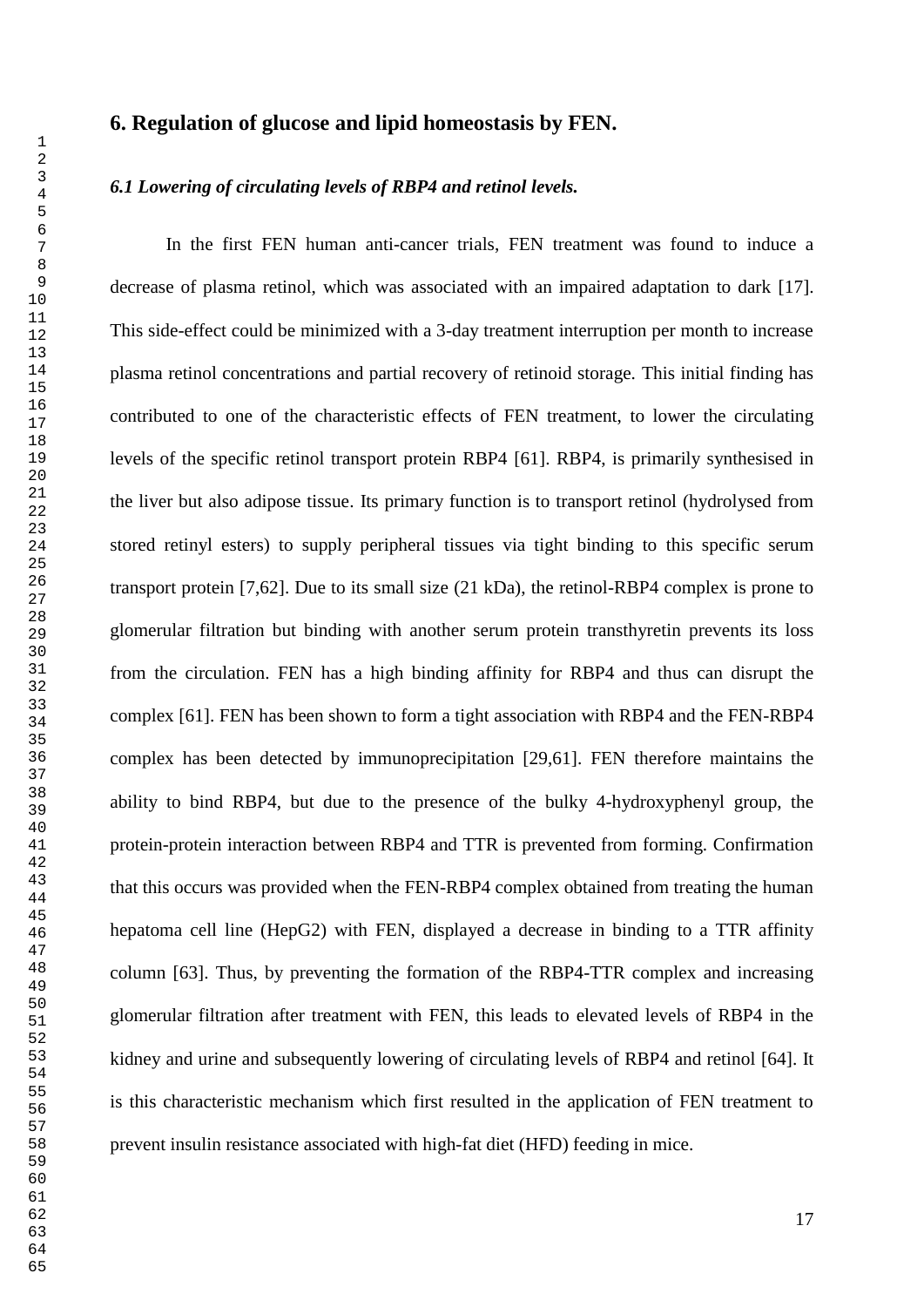In 2005, important findings originating from the laboratory of B.B. Kahn described the altered gene expression of RBP4 specifically from adipocytes and the negative contribution of elevated serum levels in the regulation of insulin sensitivity [65]. Elevated levels of this "adipokine" were found to associate with insulin resistance in multiple models of obesity and type II diabetes. FEN was identified as a potential pharmacological means of intervention and thus, by the mechanisms described above, FEN treatment provided an opportunity to decrease the elevated serum levels of RBP4 observed in HFD-induced states of obesity and insulin resistance. FEN decreased the elevated serum levels of RBP4 found in obese mice that had been fed a HFD, which subsequently led to improvements in insulin sensitivity [65]. These findings along with additional elegant experiments to genetically or pharmacologically increase circulating RBP4 levels provided evidence for a role for elevated RBP4 levels in impaired glucose homeostasis, which FEN was able to attenuate. It was reported in these initial investigations (which lasted for up to sixteen weeks in the FVB strain of mice), that FEN treatment did not affect food intake or bodyweight levels with HFD feeding. Importantly, since the discovery of FEN"s additional beneficial effects in preventing insulin resistance in mice, it is also currently in a Phase-II clinical trials at the University of San Diego (California, USA) for the treatment of insulin resistance and liver inflammation related to non-alcoholic fatty liver in obese humans with results to be posted in early 2015.

#### *6.2 Mechanisms independent of RBP4 lowering.*

A follow up examination provided detailed physiological evidence that the chronic treatment of mice with FEN was also able to partially prevent the onset of HFD-induced adiposity and obesity. These findings in FVB mice were apparent with the use of both a preventative and interventional approach [13]. Intriguingly, the beneficial anti-obesity effects observed with FEN treatment were entirely reproducible in mice lacking RBP4, i.e. genetically null animals (*Rbp4(-/-)* mice) on the C57/129Sv mixed background, first described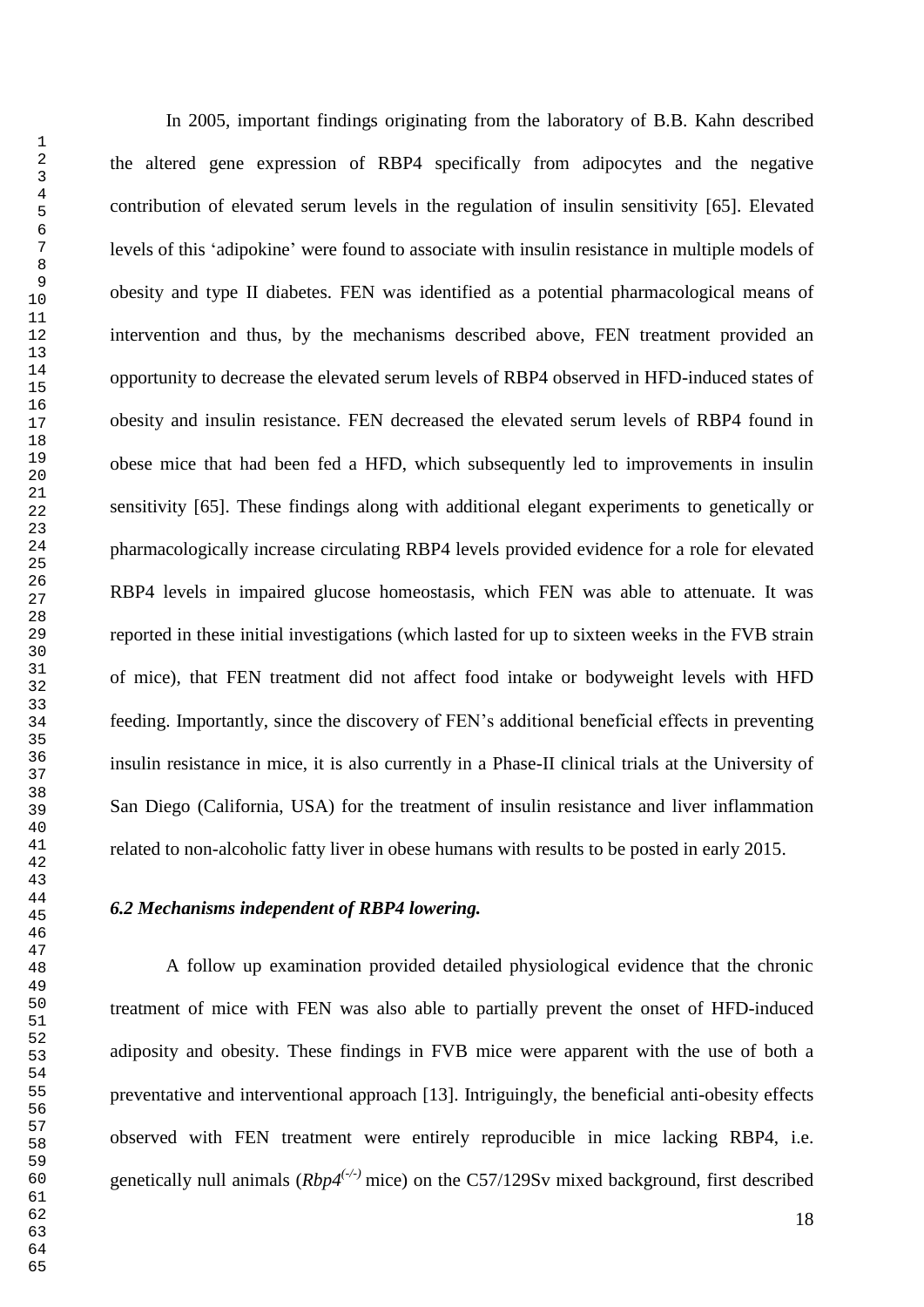by L. Quadro and colleagues [62]. This implied that the mechanism by which FEN functions to reduce body weight and adiposity was likely to be independent of the ability of FEN to reduce circulating levels of RBP4. Furthermore, not all models of obesity, insulin resistance or type II diabetes have reported elevations in circulating RBP4 levels however, technical problems using enzyme-linked immunoassays may undervalue elevated serum RBP4 concentrations [66].

#### *6.3 Fen-induced RA-like effects on energy balance and glucose homeostasis*

Although it was documented that FEN could prevent the onset of HFD-induced gain in total body mass and more specifically fat mass, extensive examination revealed that FEN did not lead to measurable changes in food intake, energy expenditure, physical activity or stool lipid content [13,14]. Moreover, although RA also induces mitochondrial uncoupling protein (UCP)-1 in BAT to increase energy expenditure [67], FEN did not increase UCP1 levels in BAT or WAT [14].

However, FEN did inhibit HFD-induced elevation in leptin serum levels and directly inhibited leptin mRNA in fully differentiated adipocytes [14]. Moreover, in a breast cancer clinical trial in premenopausal women, FEN improved insulin sensitivity and decreased serum leptin levels specifically in overweight women [68]. Leptin is released from adipocytes in postprandial states and acts as a satiety hormone via hypothalamic pathways to reduce food intake and increase energy expenditure. Leptin secretion is positively correlated with adiposity and therefore during states of obesity, circulating leptin levels are increased [69]. In obesity, this elevation is associated with loss of leptin-mediated action termed leptin resistance which ironically perpetuates obesity further. Interestingly, RA has been shown to decrease body weight and adiposity and to target leptin via decreases in WAT mRNA expression along with its secretion [67].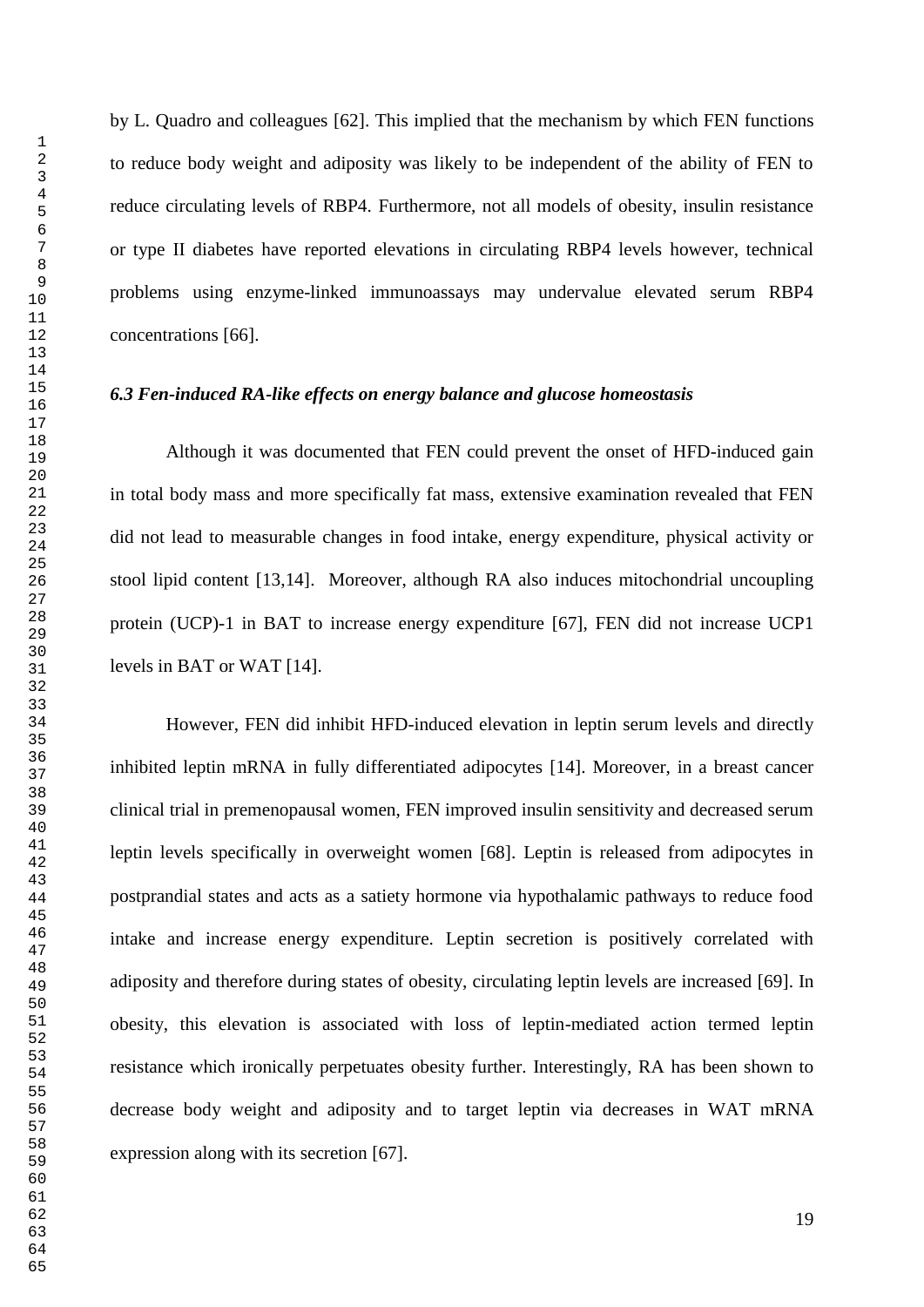FEN-mediated alterations in adipose gene expression were not limited to leptin. FEN treatment prevented HFD-induced downregulation of peroxisome proliferator-activated receptor (*Ppar*)*-γ,* glucose transporter (Glut)-4 and *adiponectin* and lowered serum resistin and RBP4 levels [14]. Furthermore, both long term (20 weeks) and short term (7 days) FEN treatment lead to a marked induction in classic retinoid-responsive genes *Crbp1, Rarβ* and *Cyp26a1* suggesting RAR-signalling was responsible for FEN's effects.

Hepatic level of rate-limiting gluconeogenic enzyme phosphoenolpyruvate carboxykinase (PEPCK) is hormonal regulated during fasting and feeding. PEPCK is also induced with RA or RBP4 treatment [65,70] or decreased with substantially impaired RA synthesis in retinaldehyde dehydrogenase (RALDH)-1 knockout mice [71]. These studies strongly support retinoid nuclear receptor-mediated effects on PEPCK as a key determinant of hepatic gluconeogenesis and glucose intolerance associated with obesity and insulin resistance. However in contrast, euglycemic-hyperglycemic clamp studies in HFD-obese mice, FEN treatment completely normalised suppression of hepatic glucose production by insulin in association with improved whole body and skeletal muscle glucose uptake [13]. These findings imply that FEN-induced RAR-signalling in liver does not lead to induction of PEPCK and increased levels hepatic gluconeogenesis with HFD-induced obesity *in vivo*.

Normalisation of HFD-induced hyperglycemia with FEN treatment maybe partly through central/hypothalamic effects of improved leptin sensitivity on the regulation of hepatic glucose production via the autonomic nervous system [13,14,72]. Interestingly, central administration of orexigenic neuropeptide Y (NPY) has been shown induce hepatic insulin resistance and RA can downregulate NPY in neuroblastoma cells [73,74]. Thus, a second possible central mechanism for the improved glucose homeostasis could be via direct suppression of NPY expression in the hypothalamus of FEN-treated mice [14].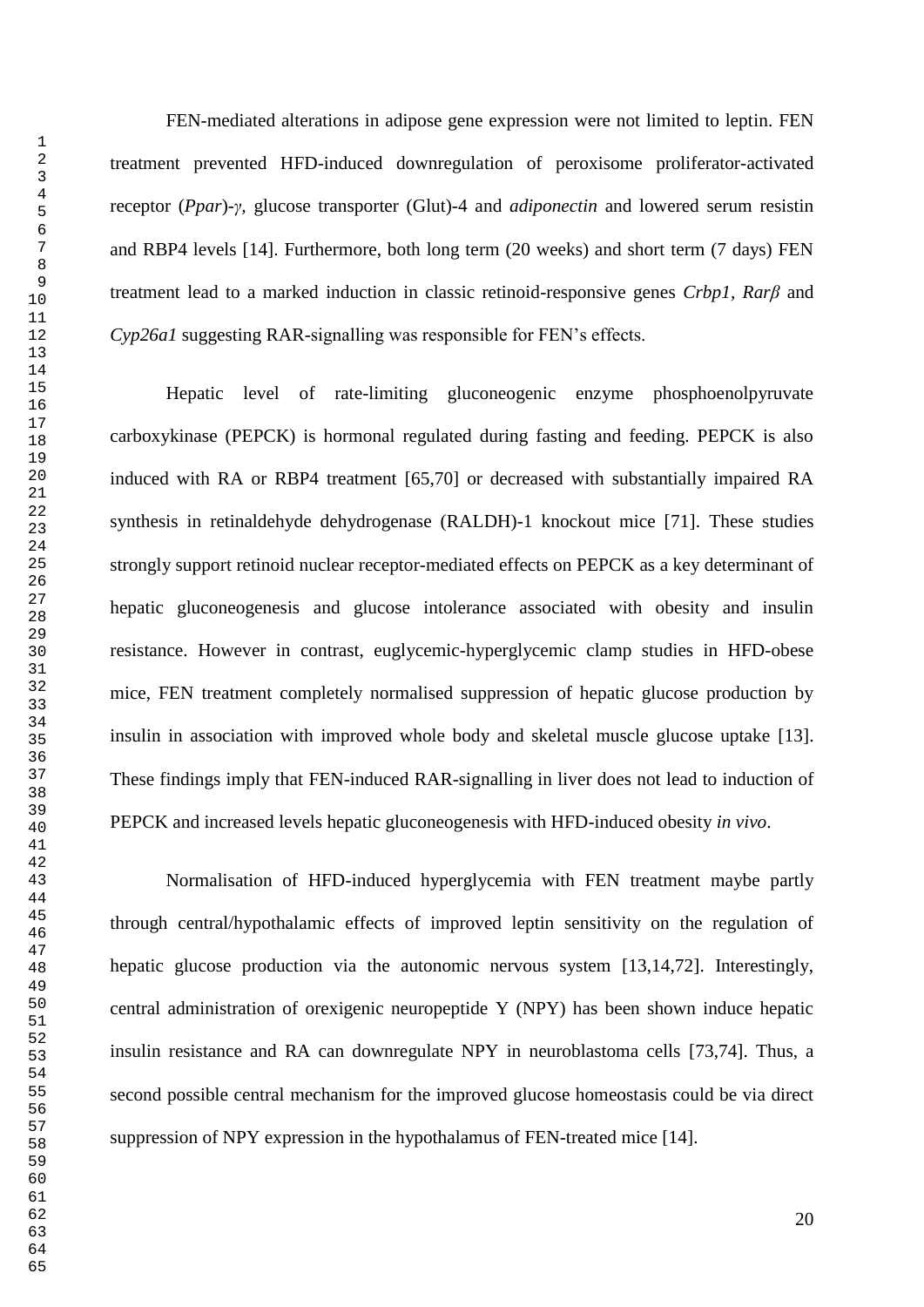As discussed earlier (section 5.8), MIC-1 was identified by transcriptome profiling of ovarian carcinoma cells as highly induced by FEN and associated with FEN-induced apoptosis in several cell lines [57]. Thus, FEN-induced MIC-1 up-regulation may mediate some of the anti-obesity effects of FEN treatment since overproduction of MIC-1 by tumors has been reported to contribute to tumor-induced anorexia and weight-loss in mice [60]. These studies identified MIC-1-signalling via hypothalamic TGFβ receptor II, ERK1/2 and signal transducer and activator of transcription (STAT)-3 led to up-regulation of POMC anorexigenic and downregulation of NPY orexigenic pathways, similar to the pattern observed with weight-loss in leptin-treated animals. However, it is not currently known if MIC-1 is induced by FEN in obesity models.

While there are studies supporting an anti-adiposity action and overall beneficial effect of RA on metabolic profile, including changes in hepatic lipid metabolism leading to repartitioning of fatty acids away from triacylglycerol storage and towards oxidation, retinoidinduced hypertriglyceridemia is a relatively frequent side effect of retinoid therapy (e.g. for dermatological disorders) [67]. Retinoid-induced hypertriglyceridemia in humans has also been modelled in a number of rodent studies and has been reported to occur in response to high doses of vitamin A (as retinol or retinyl palmitate), RA isomers (including RA, 9-cis RA and 13-cis RA), and synthetic RXR-specific agonists (rexinoids) [67]. Importantly, FENtreatment decreased severe hepatic steatosis by 50% in HFD-obese mice and did not increase circulating triglycerides, free-fatty acids or glycerol [13,14].

#### *6.4 RA-signalling inhibits adipocyte differentiation.*

Adipogenesis is a complex and temporally regulated signalling cascade, which generates the machinery required in order for adipocytes to take up substrates for the synthesis and safe storage of lipids as triacylglycerols [75]. Confluent pre-adipocyte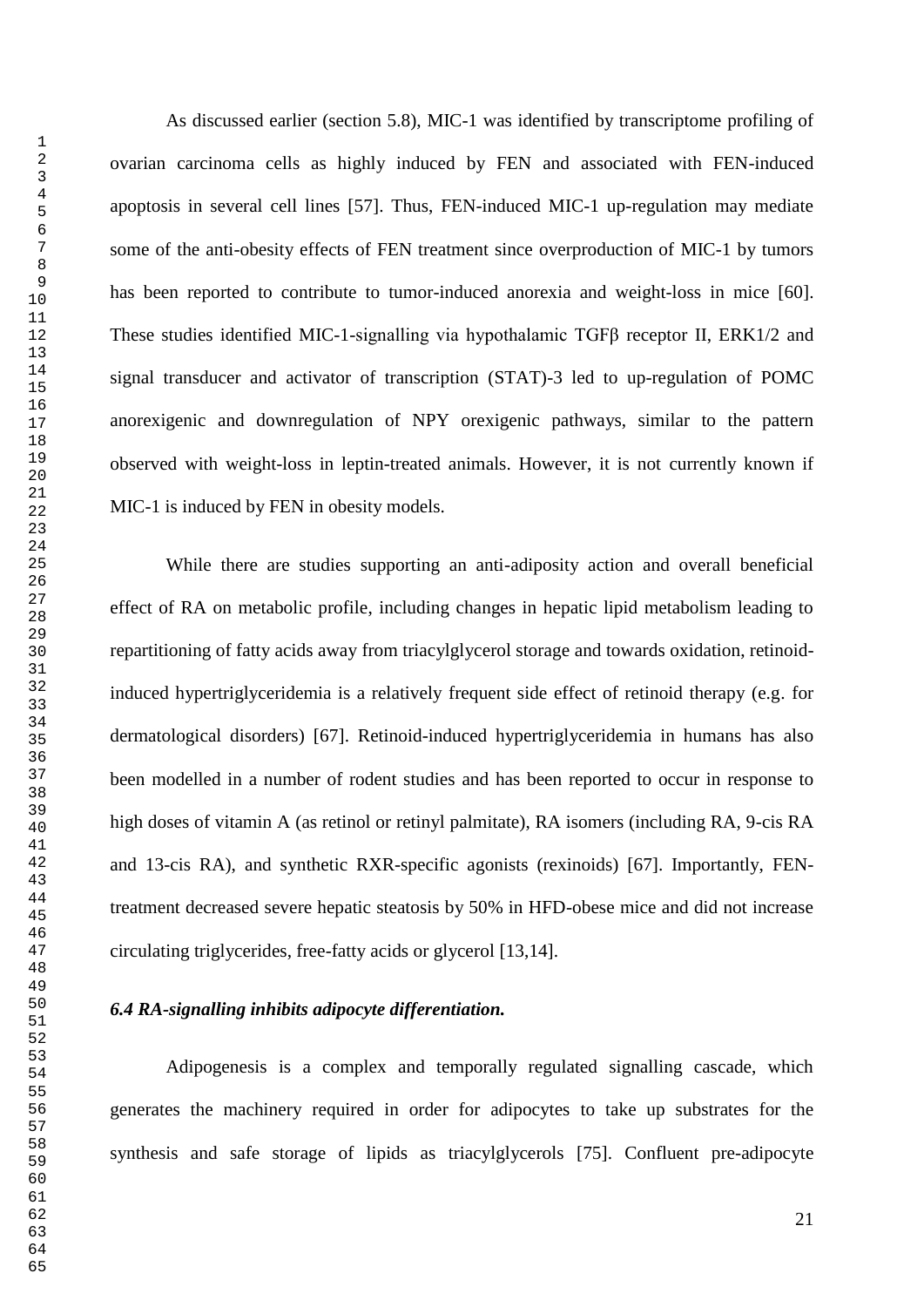(fibroblast-like) cell cultures can be synchronously induced to differentiate with an adipogenic "cocktail" stimulating glucocorticoid, cyclic-AMP and insulin-signalling. Numerous transcription factors are then induced and participate during the programme that is instrumental for terminal differentiation to occur. The most well-characterised of these are members of the CAAT/enhancer-binding protein (C/EBP) family of transcription factors, *C/ebp beta* and *C/ebp delta* which are induced early and transiently during adipocyte differentiation. Followed by induction of two intermediate and crucial regulators of adipogenesis, C/EBPα and PPARγ, of which PPARγ is the key master regulator of adipogenesis.

Consistent with the findings that alterations to the retinol metabolism pathway play an important role in the regulation of adiposity, it has been well established that RA-RAR signalling is able to inhibit pre-adipocyte models of adipogenesis [76,77]. Detailed experimental evidence has revealed that the ability of RA to inhibit adipocyte differentiation is temporal, with RA inhibition only being achieved when supplemented within twenty-four hours of initiation of adipocyte differentiation [76,78]. This loss of RA inhibition occurs due to the downregulation of RARs, which is observed during adipocyte differentiation [78]. Consistent with this view, the RA window of inhibition can be extended up to forty-eight hours with the overexpression of RAR subtypes. However, after this time it appears adipocyte conversion reaches an irreversible check point where RA is no longer able to have an effect [78]. Additionally, the inhibition of adipocyte differentiation by RA was shown to be caused by the prevention of C/EBPβ mediated transcriptional activation [79]. In these studies, RA did not block the transcriptional induction of *C/ebp beta*, but inhibited its downstream induction of PPARγ and C/EBPα, which subsequently prevented expression of terminal adipocyte markers and the conversion of pre-adipocytes into mature lipid laden cultures. Results obtained in our lab, suggest that FEN acts similarly to RA in 3T3-L1 cells by blocking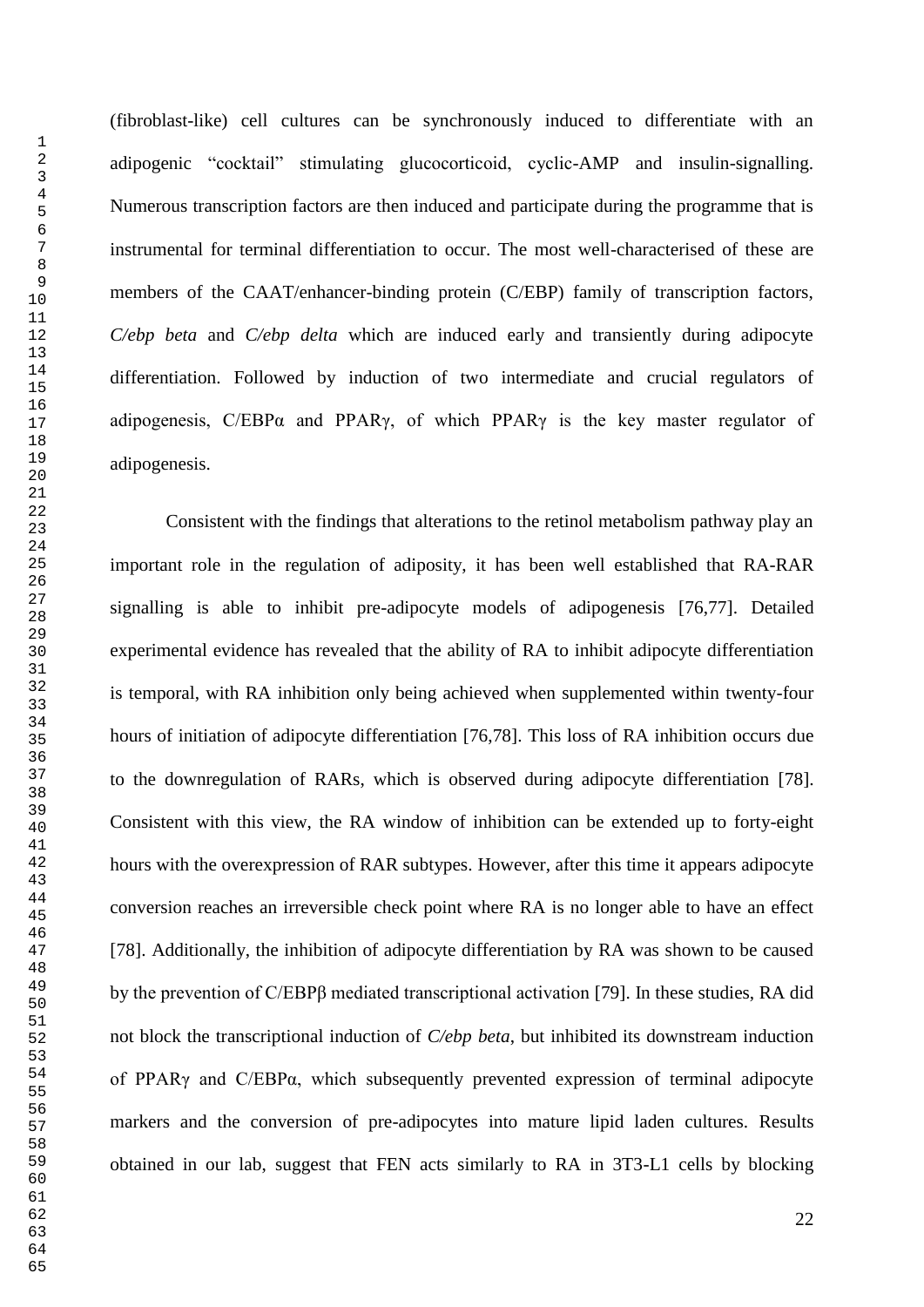adipogenesis via inhibition of C/EBPβ-mediated transcription of PPAR $\gamma$ , C/EBP $\alpha$  and subsequently expression of terminal adipocyte markers [14].

Members of the AP1 family of transcription factors are induced immediately after the induction of adipocyte differentiation. RA can also downregulate the transcriptional activation of AP1 [80] and therefore may prevent early cell cycle events during the induction of the adipogenic transcription cascade. In transrepression assays in Hela cells co-transfected with RARs, a relatively high concentration of FEN  $(20 \mu M)$  was also found to be a potent inhibitor of AP1, suggesting another target of FEN-mediated inhibition of adipogenesis [31].

Further investigations have indicated that RA does not directly prevent C/EBPβmediated transcriptional itself, but does so through increasing levels of a transcription factor from the mothers against decapentaplegic homolog (SMAD) family. Increased levels of SMAD3 were shown to interact with C/EBPβ and interfere with its ability to occupy the C/EBPα promoter. Moreover, in the absence of SMAD3, RA is no longer able to inhibit adipocyte differentiation [81]. It is currently unknown if FEN can also alter SMAD3 levels.

RA or FEN-treatment leads to marked up-regulation of *Crbp1* in adipocytes and in carcinoma cells [14,35]. Interestingly, in  $Crbpl^{(-)}$  mouse embryonic fibroblasts differentiated into adipocytes, or 3T3-L1 adipocytes where CRBP1 had been knocked down revealed increased triacylglyceride accumulation due to increased expression and activity of PPARγ. The overexpression of CRBP1 in 3T3-L1 cultures resulted in significantly reduced levels of triacylglyceride compared to controls [82]. These results suggest that CRBP1 can either directly influence PPARγ activity or do so indirectly by regulating retinoid homeostasis and RAR-signalling.

#### *6.5 Involvement of the non-canonical retinoid signalling pathway.*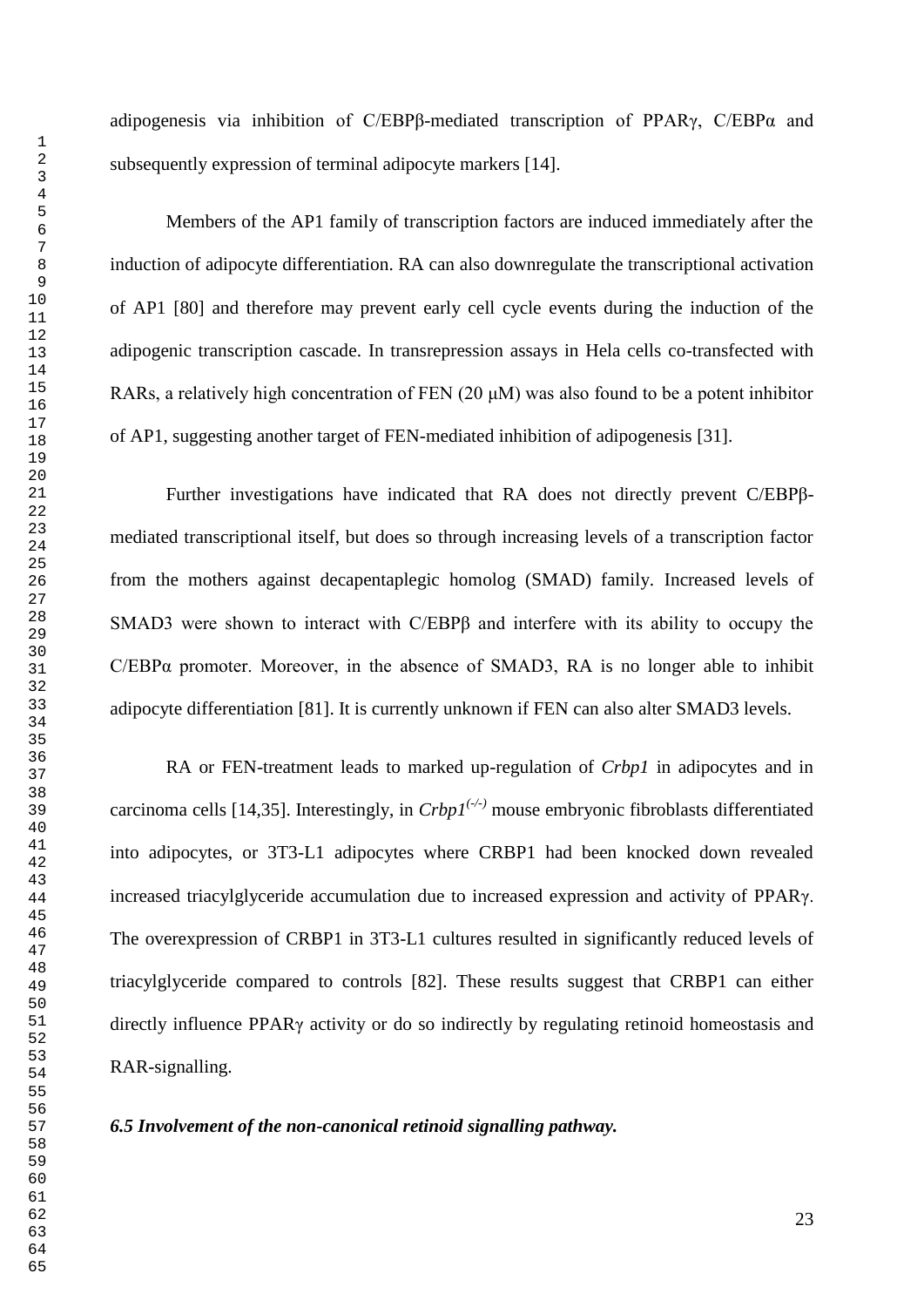Noy and co-workers have shown that adipocyte differentiation is accompanied by downregulation of RAR and CRABP-II and upregulation of PPARβ/δ and FABP5. Consequently, whereas in preadipocytes RA functions predominantly through CRABP-II and RAR, the hormone signals through both pathways in the mature adipocytes [83]. Multiple studies established that RA treatment results in weight loss and enhances insulin sensitivity in various mouse models of obesity [83,84]. These effects can be traced, at least in part, to enhanced fatty acid oxidation and energy dissipation brought about by RA-induced activation of PPARβ/δ and RAR in mature adipocytes, liver, and skeletal muscle [83,85]. It is not currently known whether FEN can signal via PPARβ/δ.

#### *6. 6 Induction of apoptosis as a potential mechanism.*

The extensive investigation of FEN has largely been due to the early discovery that it displayed favourable properties as a chemopreventive agent for breast cancer [11,17]. Subsequent studies revealed that FEN was able to attenuate uncontrolled cell proliferation in multiple cancer cell lines through the induction of apoptosis [21]. Seeing as FEN accumulates in fatty tissue and prolonged treatment prevents HFD-induced adiposity, it could be hypothesised that FEN may lead to the induction of adipocyte apoptosis and thereby lead to decreased adiposity. Through mechanisms that are not well established, FEN is able to cause apoptosis in cancerous transformed cells but not in normal cells which are unaffected by similar concentrations of FEN treatment [21]. Consistent with the view that FEN does not induce apoptosis in non-transformed cells, no alteration in the number of subcutaneous-WAT adipocytes was found in both the preventive and interventional studies, where FEN completely prevented subcutaneous-WAT mass expansion [13]. Although not conclusive evidence, these findings indicate that FEN is unlikely to cause apoptosis in developed adipose tissue and alternative mechanisms are therefore expected to be involved. Reports of hypoxia and HIF1 $\alpha$  up-regulation in obesity [86] may actually protect adipocytes from FEN-induced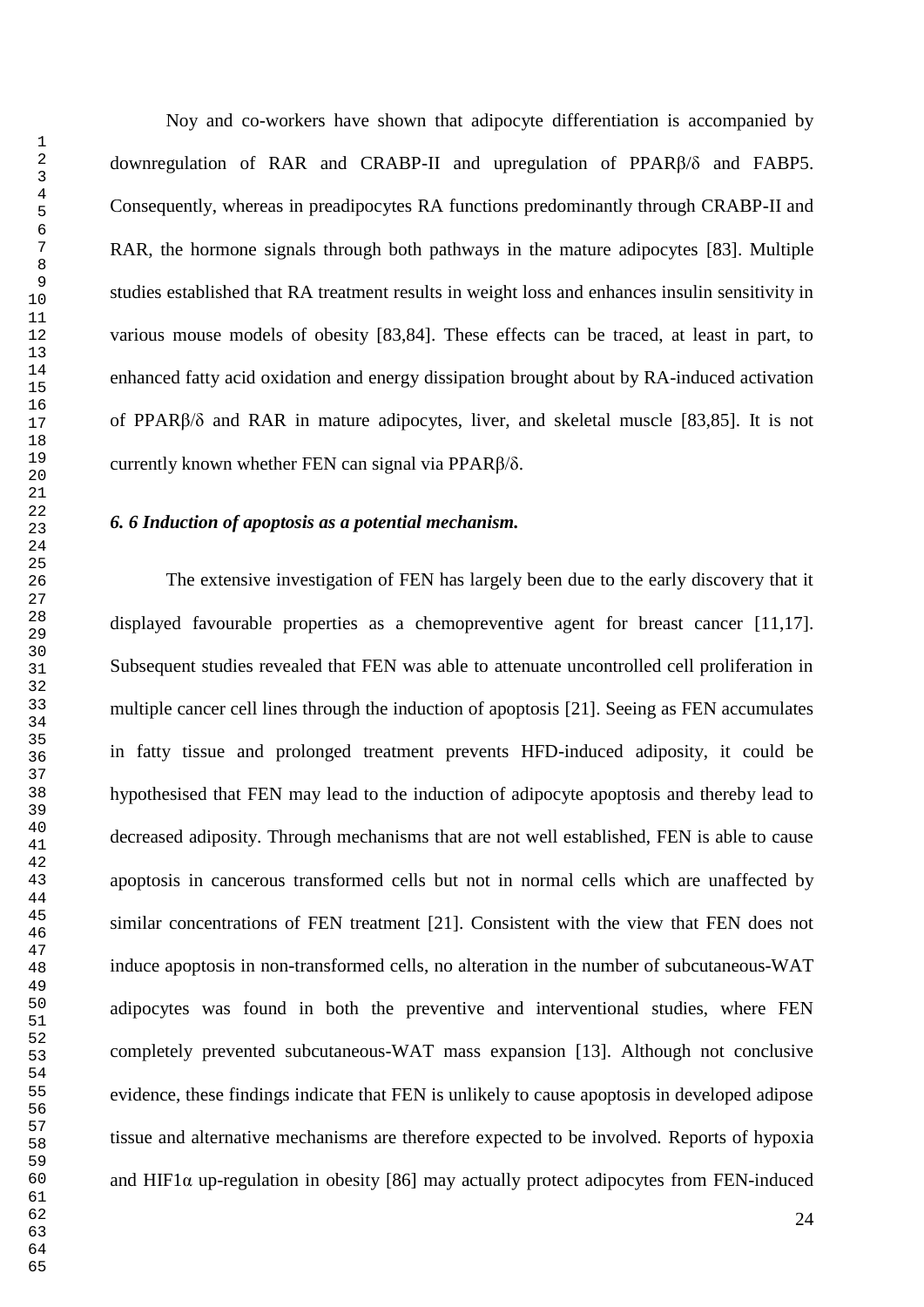apoptosis, similar to the mechanism of hypoxia-induced resistance to anti-cancer therapy (section 5.7).

#### *6.7 Potential RAR-independent mechanisms of Fenretinide.*

Interestingly, preventing ceramide lipid species accumulation may provide an alternative RAR-independent mechanism by which FEN operates to prevent the negative effects of HFD feeding on glucose and lipid regulation. Increased ceramide synthesis in response to excessive glucocorticoids, saturated free fatty acids or tumour necrosis factor (TNF)- $\alpha$  is associated with an inhibition of insulin signal transduction by promoting the dephosphorylation of Akt/PKB by protein phosphatase 2A (PP2A) and by blocking the activation and translocation of Akt/PKB from the cytoplasm to the plasma membrane [87,88]. Moreover, inhibition of ceramide synthesis improves glucose homeostasis in rodent models of obesity and insulin resistance. Specifically, genetic knockout of DES1, or treatment with *de novo* ceramide inhibitor myriocin improves glucose tolerance in rats [89]. In association with improved skeletal muscle and hepatic insulin sensitivity *in vivo*, myriocin pretreatment lowered ceramide levels and improved insulin action at the level of Akt/PKB. Thus, from these studies it could be concluded that ceramide-induced inactivation of Akt/PKB is a contributing mechanism by which the sphingolipid impairs insulin action [89].

Thus, by altering rates of cellular ceramide production at the level of DES1, FEN has been shown to prevent lipid induced insulin resistance in both cultured myotubes and isolated muscle strips [90]. Additionally, it was observed *in vivo* that increases in dihydroceramide levels were present in HFD fed mice treated with FEN incorporated into the drinking water. These alterations were associated with improvements in glucose homeostasis [90]. In these studies, FEN was found not to have an effect on adiposity. It is currently unknown if FEN also alters dihydroceramide levels in adipose tissue, which could be mechanistically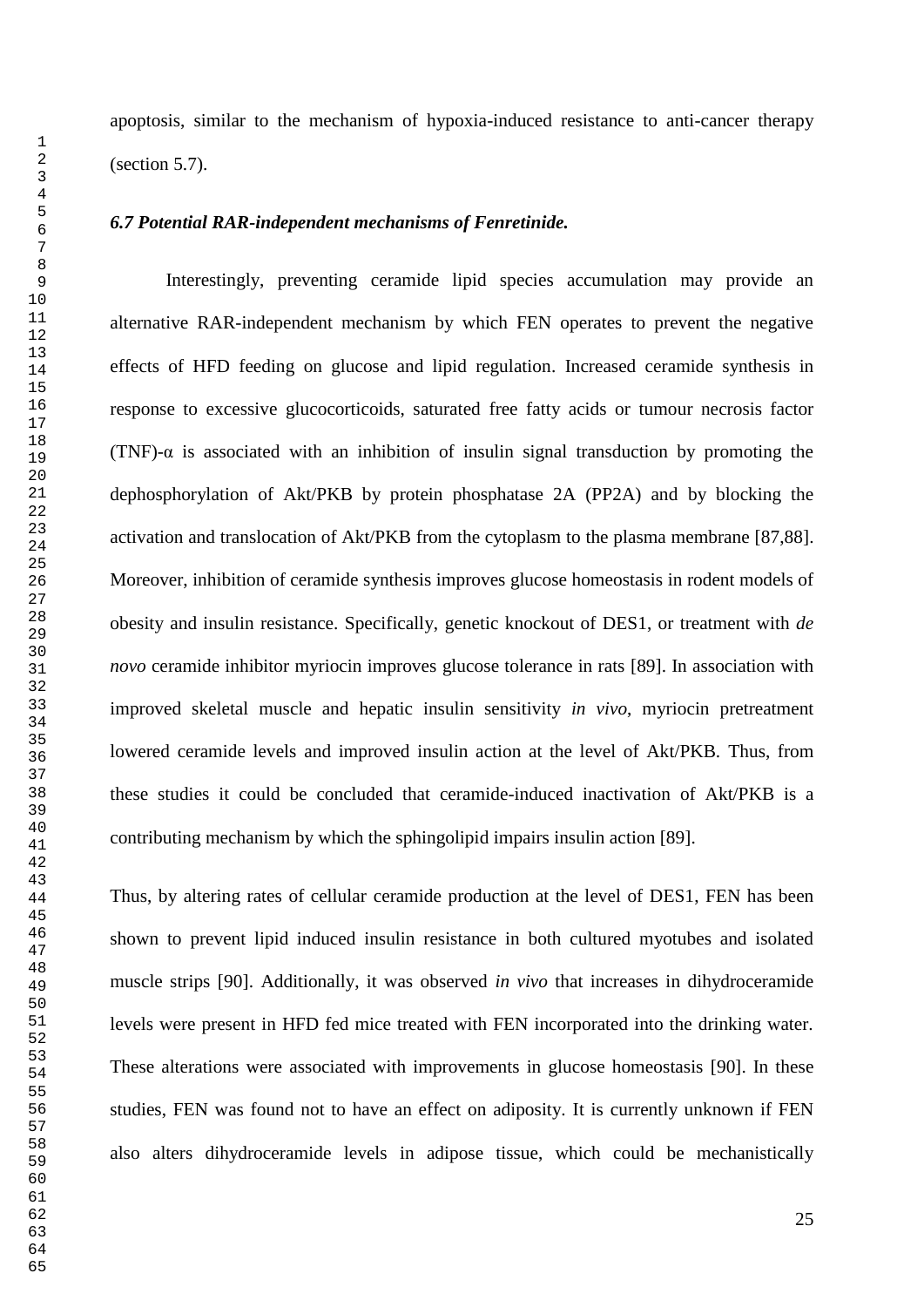responsible for the beneficial outcomes when mice are supplemented with FEN in background of obesity. Since FEN exposure and dihydroceramide accumulation can initiate autophagy induction, FEN-mediated increases in dihydroceramide levels may activate a potential RARindependent mechanism of FEN action in vivo.

Defective autophagy has been shown to play a role in hepatic insulin resistance during states of obesity [91]. Furthermore, autophagy appears to be involved in pancreatic beta-cell compensation during periods of HFD feeding [92]. The role of defective autophagy in adipose tissue has not been an area extensively investigated and so its function is currently unclear. Obese individuals for example have increased markers of autophagy in adipose tissue [93], which has led to the speculation that increased levels of adipose tissue autophagy may facilitate adipocyte enlargement [94]. Other studies however suggest that hypertrophic adipocytes display increased levels of autophagy due to the accumulation of autophagosomes that have not been appropriately processed due to reduced autophagic flux [95]. Whether FEN is able to alter levels of autophagy in adipose tissue has not been investigated to date. This however could provide an additional mechanism by which FEN modulates in order to inhibit adipose expansion and the development of insulin resistance in mice. The pathways proposed to play a role in FEN-mediated improvements in whole body metabolic homeostasis are summarised in Fig. 3.

#### *7. Conclusions and future directions.*

The mechanism of FEN action to induce apoptosis in cancer models and to prevent dietinduced obesity and insulin resistance in mice has been under investigation for the last 20 years or so. The pathways involved include ROS and dihydroceramide generation and the activation of stress kinases and autophagy (summarised in Fig. 2). Although the RARdependant effects of FEN have been largely ignored by the cancer field for the last 10 years,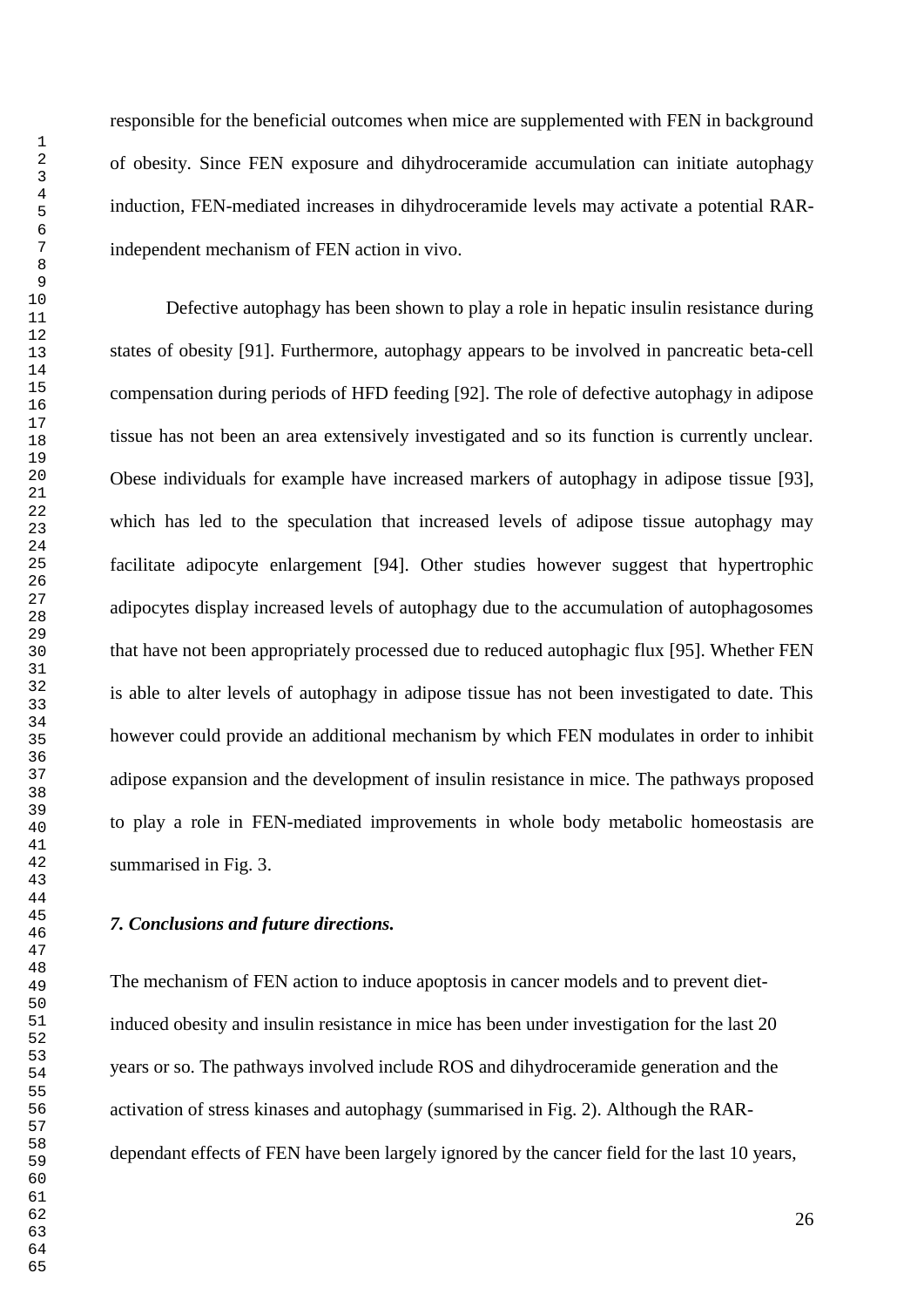the growing interest in vitamin A as a modulator of body fat mass and glucose homeostasis has highlighted nuclear hormone receptor signalling as important once again in mediating at least some of the beneficial actions of FEN (summarised in Fig. 3). How these pathways may interact in different tissues, in different disease models and under various experimental conditions remains to be elucidated. The exact mechanism of altered nuclear hormone signalling (particularly in adipose tissue) to induce these beneficial actions also remains an unanswered question. However, given the safe toxicological profile of this synthetic retinoid, it would appear to be of relatively high clinical importance to continue to investigate the mechanism(s) of FEN action in specific cells, tissues and at the whole organism level. Delineating these should provide further rationale for improving the efficacy of FEN action to (1) induce apoptosis in cancerous tissues, (2) prevent obesity or (3) improve glucose homeostasis in obesity and type-2 diabetes. This may be in synergy with other chemotherapeutics or anti-obesity/diabetic regimens or through the development of improved analogues of FEN.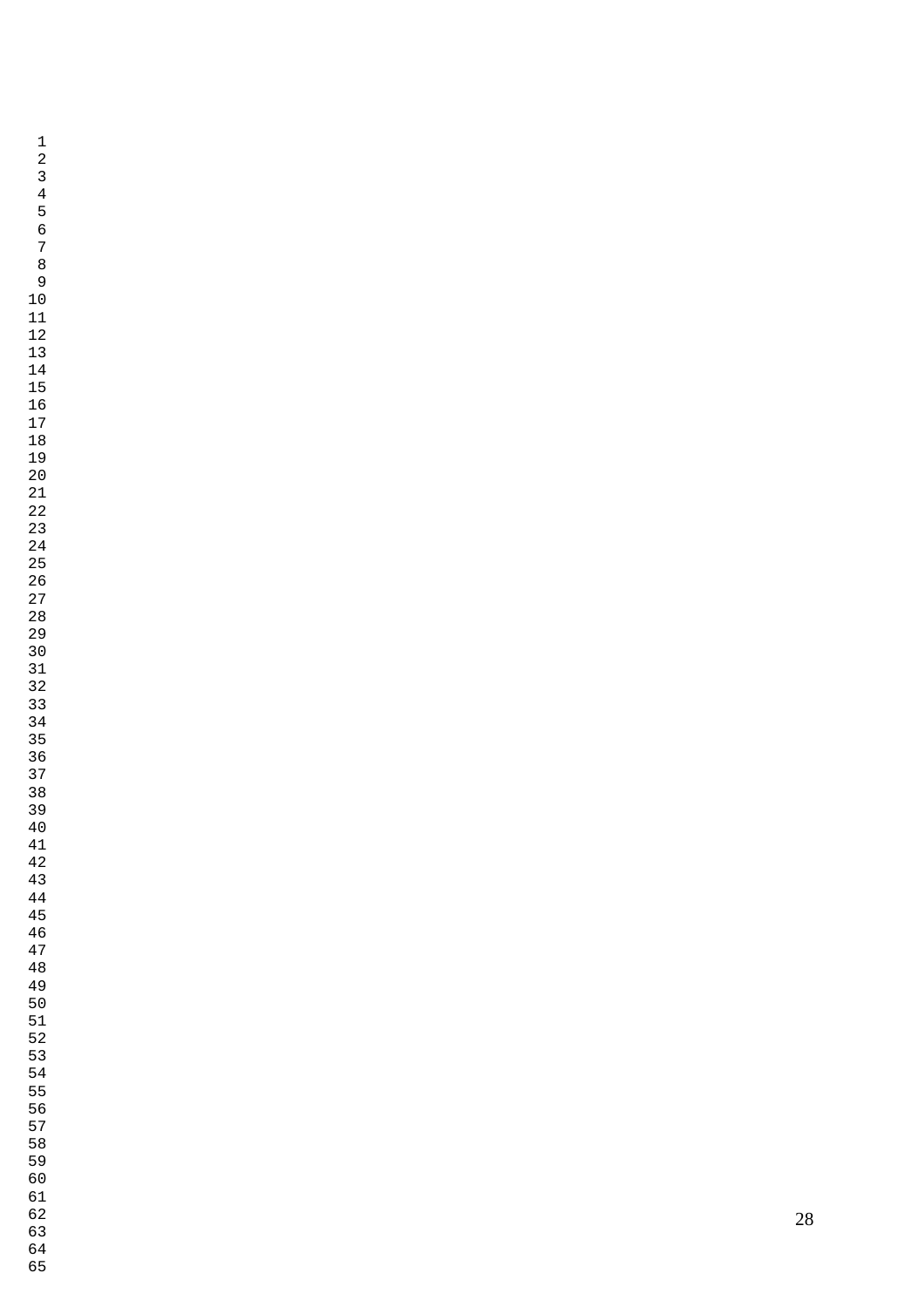#### **Acknowledgments**

This work was supported by the British Heart Foundation Intermediate Basic Research Fellowship FS/09/026/27398 to N.M. and Biotechnology and Biological Sciences Research Council doctoral training grant awarded to G.D.M.

No potential conflicts of interest relevant to this article were reported.

#### **Figure legends**

**Fig. 1.** The chemical structure of all-*trans*-retinoic acid and N-(4-hydroxyphenyl)retinamide. FEN is identical to RA except for the modification to the carboxyl functional group, which is replaced with an amide linked 4-hydroxyphenyl group.

**Fig. 2.** Signalling pathways proposed for FEN-induced apoptosis or cell survival. Refer to main text in sections 4 and 5 and [21] for details. Abbreviations: RAR, retinoic acid receptor; RARE, retinoic acid response element; Nurr77, a.k.a. nuclear receptor subfamily 4, group A, member 1 (NR4A1) or orphan nuclear receptor T3 (TR3); Bcl-2, B-cell CLL/lymphoma 2, founding member of the [apoptosis](http://en.wikipedia.org/wiki/Apoptosis) [regulator proteins;](http://en.wikipedia.org/wiki/Regulator_protein) OXPHOS, oxidative phosphorylation; DHODH, dihydroorotate dehydrogenase; ROS, reactive oxygen species; PERK, protein kinase activated by double-stranded RNA (PKR)-like endoplasmic reticulum kinase; eIF2α, eukaryotic initiation factor 2α; CHOP, CCAAT-enhancer-binding protein (C/EBP) homologous protein also known as growth arrest and DNA damage-inducible gene 153 (GADD153); BAK, BCL2-antagonist/killer; DJ-1, multifunctional oxidative stress response protein a.k.a. Parkinson disease protein 7 (PARK7); IRE1, inositol-requiring enzyme 1; ASK1, apoptosis signal-regulating kinase 1; p38, mitogen-activated protein kinase (MAPK) family member; JNK c-Jun N-terminal kinase; MIC-1, macrophage inhibitory cytokine-1 a.k.a. non-steroidal anti-inflammatory drug-activated gene-1 (NAG-1), PLAcental Bone morphogenetic protein (PLAB), placental-TGFβ, prostate-derived factor (PDF) and growth differentiation factor-15 (GDF-15); DES-1 dihydroceramide desaturase 1 is the final step of *de novo* synthesis of ceramide lipid species; Akt, a.k.a. protein kinase B (PKB); HIF-1α, hypoxia-inducible factor 1α; mTOR, mammalian target of rapamycin.

**Fig. 3.** Molecular pathways proposed for FEN-mediated improvements in whole body metabolic homeostasis. Refer to main text in section 6 for details. The exact mechanism of altered nuclear hormone signalling (particularly in adipose tissue) to induce these beneficial actions remains a major unanswered question (marked by ? in the figure). Abbreviations: RAR, retinoic acid receptor; RARE, retinoic acid response element; PPARγ, peroxisome proliferator-activated receptor γ; C/EBPα, CCAAT-enhancer-binding protein α; RBP4, serum retinol binding protein; GLUT4, glucose transporter 4; NPY, neuropeptide Y; DES-1 dihydroceramide desaturase 1 is the final step of *de novo* synthesis of ceramide lipid species; Akt, a.k.a. protein kinase B (PKB).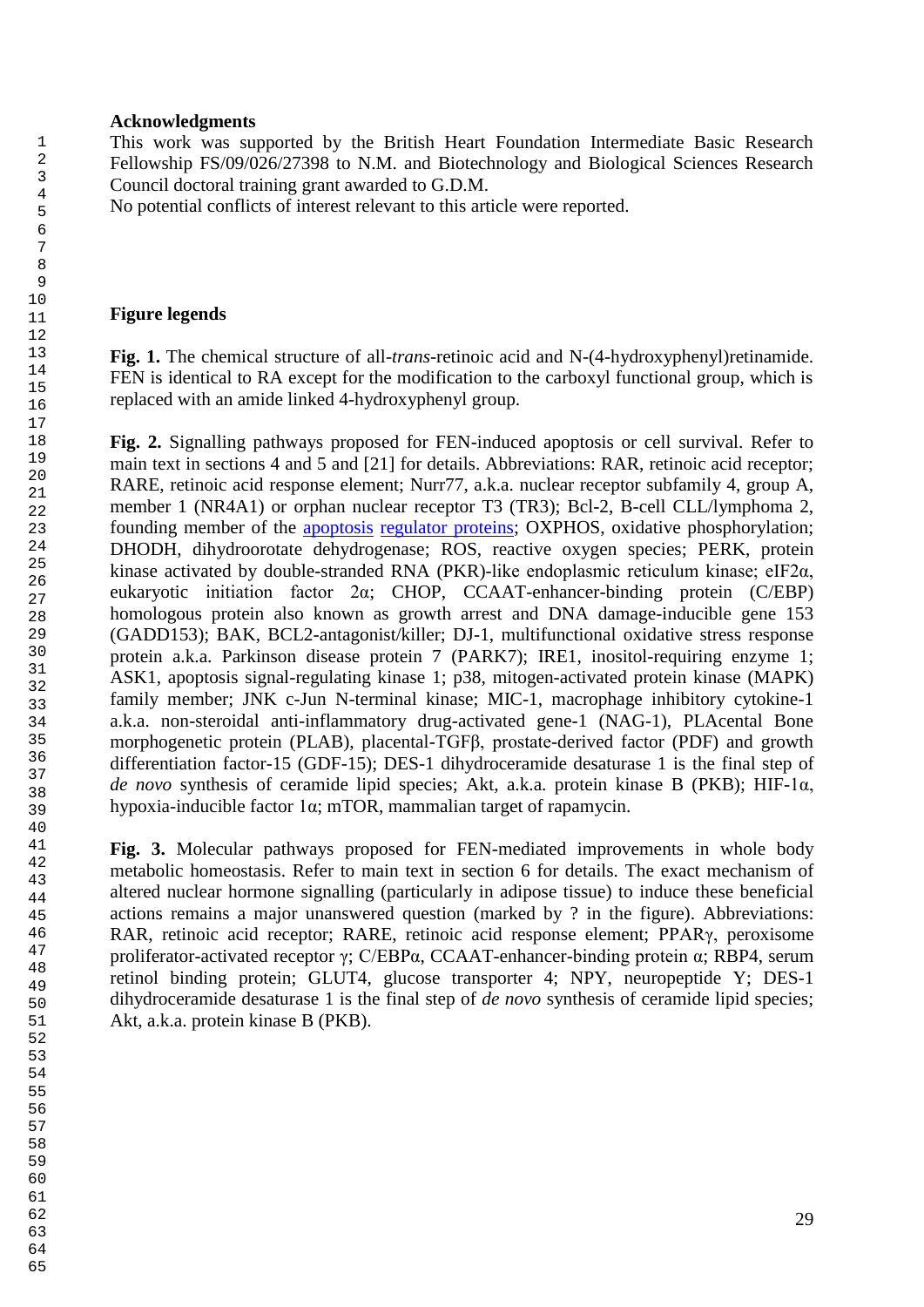[1] Finucane MM, Stevens GA, Cowan MJ, Danaei G, Lin JK, Paciorek CJ, et al. National, regional, and global trends in body-mass index since 1980: systematic analysis of health examination surveys and epidemiological studies with 960 country-years and 9.1 million participants. Lancet 2011;377:557-67.

[2] Kahn SE, Cooper ME, Del Prato S. Pathophysiology and treatment of type 2 diabetes: perspectives on the past, present, and future. The Lancet 2014;383:1068-83.

[3] Van Gaal LF, Mertens IL, De Block CE. Mechanisms linking obesity with cardiovascular disease. Nature 2006;444:875-80.

[4] Calle EE, Rodriguez C, Walker-Thurmond K, Thun MJ. Overweight, obesity, and mortality from cancer in a prospectively studied cohort of U.S. adults. N.Engl.J.Med. 2003;348:1625-38.

[5] Yanovski SZ, Yanovski JA. Long-term drug treatment for obesity: a systematic and clinical review. JAMA 2014;311:74-86.

[6] Nesto RW, Bell D, Bonow RO, Fonseca V, Grundy SM, Horton ES, et al. Thiazolidinedione use, fluid retention, and congestive heart failure: a consensus statement from the American Heart Association and American Diabetes Association. October 7, 2003. Circulation 2003;108:2941-8.

[7] Blomhoff R, Blomhoff HK. Overview of retinoid metabolism and function. J.Neurobiol. 2006;66:606-30.

[8] Rhinn M, Dolle P. Retinoic acid signalling during development. Development 2012;139:843-58.

[9] Sporn MB, Dunlop NM, Newton DL, Henderson WR. Relationships between structure and activity of retinoids. Nature 1976;263:110-3.

[10] Willhite CC, Dawson MI, Williams KJ. Structure-activity relationships of retinoids in developmental toxicology. I. Studies on the nature of the polar terminus of the vitamin A molecule. Toxicol.Appl.Pharmacol. 1984;74:397-410.

[11] Moon RC, Thompson HJ, Becci PJ, Grubbs CJ, Gander RJ, Newton DL, et al. N-(4- Hydroxyphenyl)retinamide, a new retinoid for prevention of breast cancer in the rat. Cancer Res. 1979;39:1339-46.

[12] Mehta RG, Moon RC, Hawthorne M, Formelli F, Costa A. Distribution of fenretinide in the mammary gland of breast cancer patients. Eur.J.Cancer 1991;27:138-41.

[13] Preitner F, Mody N, Graham TE, Peroni OD, Kahn BB. Long-term Fenretinide treatment prevents high-fat diet-induced obesity, insulin resistance, and hepatic steatosis. Am.J.Physiol.Endocrinol.Metab. 2009;297:E1420-9.

[14] Mcilroy GD, Delibegovic M, Owen C, Stoney PN, Shearer KD, McCaffery PJ, et al. Fenretinide treatment prevents diet-induced obesity in association with major alterations in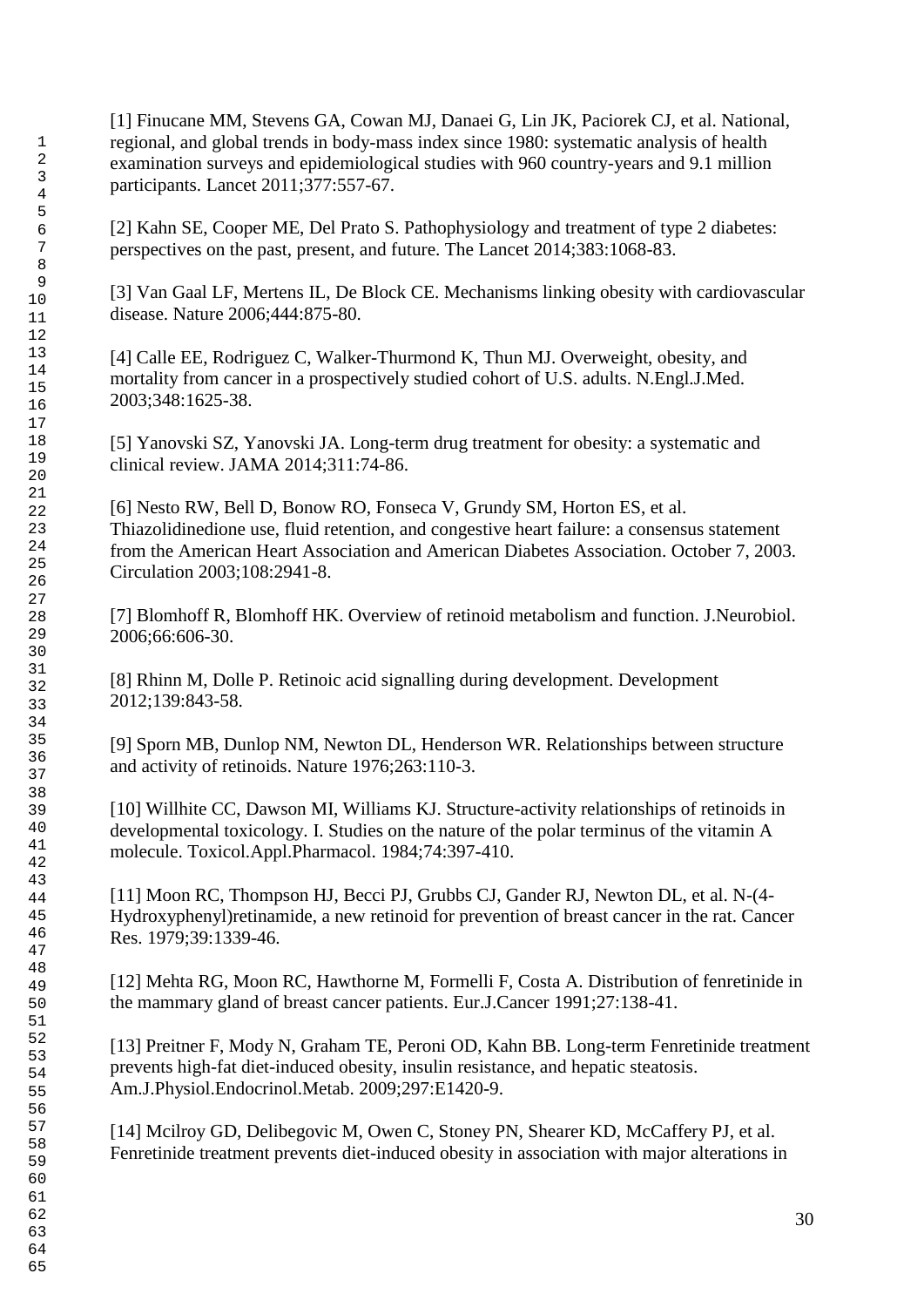retinoid homeostatic gene expression in adipose, liver, and hypothalamus. Diabetes 2013;62:825-36.

[15] Kenel MF, Krayer JH, Merz EA, Pritchard JF. Teratogenicity of N-(4-hydroxyphenyl) all-trans-retinamide in rats and rabbits. Teratog Carcinog.Mutagen. 1988;8:1-11.

[16] Paulson JD, Oldham JW, Preston RF, Newman D. Lack of genotoxicity of the cancer chemopreventive agent N-(4-hydroxyphenyl)retinamide. Fundam.Appl.Toxicol. 1985;5:144- 50.

[17] Zanardi S, Serrano D, Argusti A, Barile M, Puntoni M, Decensi A. Clinical trials with retinoids for breast cancer chemoprevention. Endocr.Relat.Cancer 2006;13:51-68.

[18] Veronesi U, Mariani L, Decensi A, Formelli F, Camerini T, Miceli R, et al. Fifteen-year results of a randomized phase III trial of fenretinide to prevent second breast cancer. Ann.Oncol. 2006;17:1065-71.

[19] Decensi A, Robertson C, Guerrieri-Gonzaga A, Serrano D, Cazzaniga M, Mora S, et al. Randomized double-blind 2 x 2 trial of low-dose tamoxifen and fenretinide for breast cancer prevention in high-risk premenopausal women. J.Clin.Oncol. 2009;27:3749-56.

[20] Sabichi AL, Lerner SP, Atkinson EN, Grossman HB, Caraway NP, Dinney CP, et al. Phase III prevention trial of fenretinide in patients with resected non-muscle-invasive bladder cancer. Clin.Cancer Res. 2008;14:224-9.

[21] Hail N,Jr, Kim HJ, Lotan R. Mechanisms of fenretinide-induced apoptosis. Apoptosis 2006;11:1677-94.

[22] Cao J, Ying M, Xie N, Lin G, Dong R, Zhang J, et al. The Oxidation States of DJ-1 Dictate the Cell Fate in Response to Oxidative Stress Triggered by 4-HPR: Autophagy or Apoptosis? Antioxid.Redox Signal. 2014.

[23] Sun SY, Yue P, Lotan R. Induction of apoptosis by N-(4-hydroxyphenyl) retinamide and its association with reactive oxygen species, nuclear retinoic acid receptors, and apoptosisrelated genes in human prostate carcinoma cells. Mol.Pharmacol. 1999;55:403-10.

[24] Formelli F, Cavadini E, Luksch R, Garaventa A, Appierto V, Persiani S. Relationship among pharmacokinetics and pharmacodynamics of fenretinide and plasma retinol reduction in neuroblastoma patients. Cancer Chemother.Pharmacol. 2010;66:993-8.

[25] Maurer BJ, Kang MH, Villablanca JG, Janeba J, Groshen S, Matthay KK, et al. Phase I trial of fenretinide delivered orally in a novel organized lipid complex in patients with relapsed/refractory neuroblastoma: a report from the New Approaches to Neuroblastoma Therapy (NANT) consortium. Pediatr.Blood Cancer. 2013;60:1801-8.

[26] Khan KH, Blanco-Codesido M, Molife LR. Cancer therapeutics: Targeting the apoptotic pathway. Crit.Rev.Oncol.Hematol. 2013.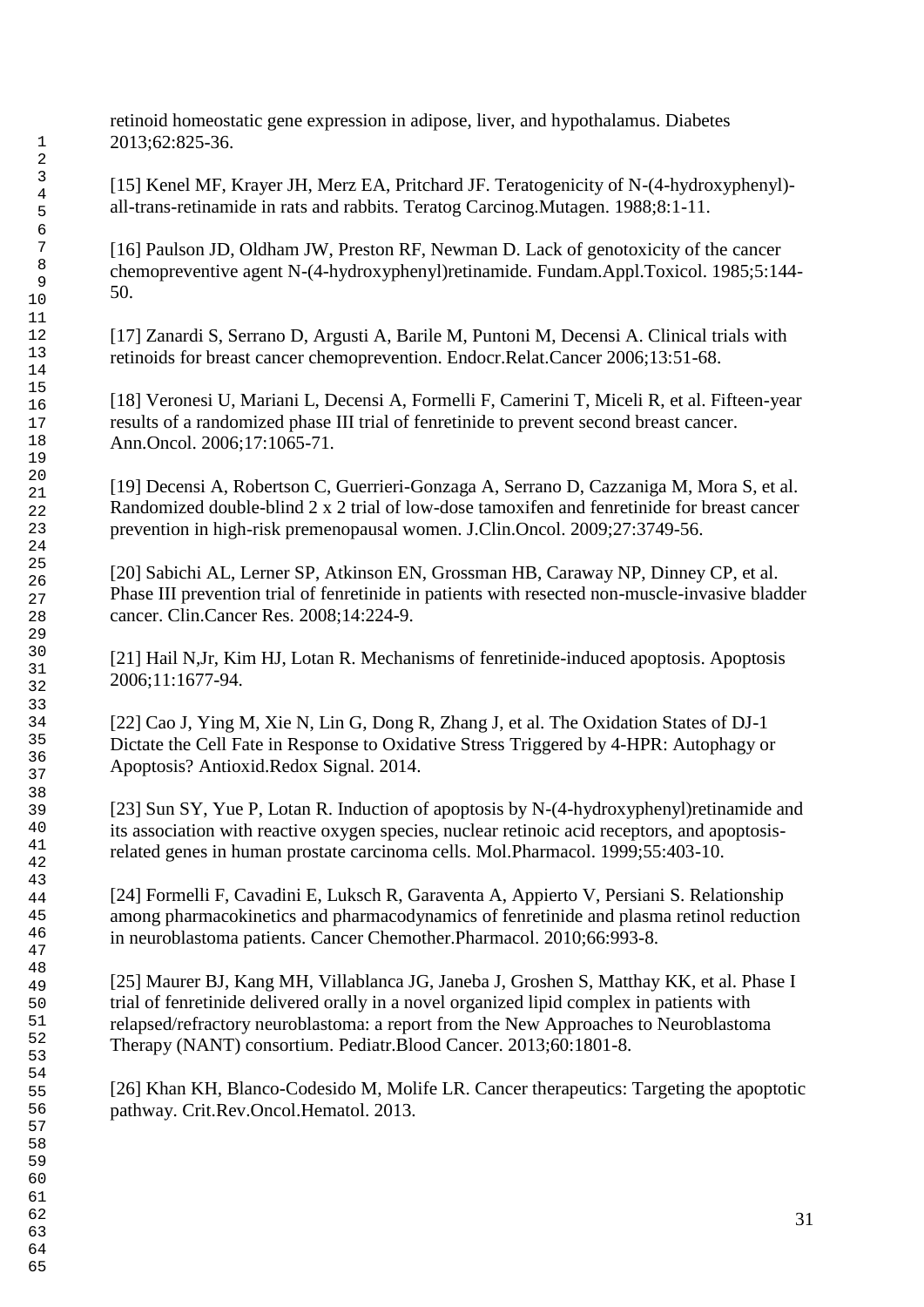[27] Sheikh MS, Shao ZM, Li XS, Ordonez JV, Conley BA, Wu S, et al. N-(4 hydroxyphenyl)retinamide (4-HPR)-mediated biological actions involve retinoid receptorindependent pathways in human breast carcinoma. Carcinogenesis 1995;16:2477-86.

[28] Delia D, Aiello A, Lombardi L, Pelicci PG, Grignani F, Grignani F, et al. N-(4 hydroxyphenyl)retinamide induces apoptosis of malignant hemopoietic cell lines including those unresponsive to retinoic acid. Cancer Res. 1993;53:6036-41.

[29] Sani BP, Shealy YF, Hill DL. N-(4-hydroxyphenyl)retinamide: interactions with retinoid-binding proteins/receptors. Carcinogenesis 1995;16:2531-4.

[30] Kazmi SM, Plante RK, Visconti V, Lau CY. Comparison of N-(4 hydroxyphenyl)retinamide and all-trans-retinoic acid in the regulation of retinoid receptormediated gene expression in human breast cancer cell lines. Cancer Res. 1996;56:1056-62.

[31] Fanjul AN, Delia D, Pierotti MA, Rideout D, Yu JQ, Pfahl M. 4-Hydroxyphenyl retinamide is a highly selective activator of retinoid receptors. J.Biol.Chem. 1996;271:22441- 6.

[32] Yang H, Bushue N, Bu P, Wan YJ. Induction and intracellular localization of Nur77 dictate fenretinide-induced apoptosis of human liver cancer cells. Biochem.Pharmacol. 2010;79:948-54.

[33] Lin B, Kolluri SK, Lin F, Liu W, Han YH, Cao X, et al. Conversion of Bcl-2 from protector to killer by interaction with nuclear orphan receptor Nur77/TR3. Cell 2004;116:527- 40.

[34] Hu Y, Liu H, He Y, Fang Y, Fang J, Wan YY. Transcriptome profiling and genome-wide DNA binding define the differential role of fenretinide and all-trans RA in regulating the death and survival of human hepatocellular carcinoma Huh7 cells. Biochem.Pharmacol. 2013;85:1007-17.

[35] Villani MG, Appierto V, Cavadini E, Valsecchi M, Sonnino S, Curley RW, et al. Identification of the fenretinide metabolite 4-oxo-fenretinide present in human plasma and formed in human ovarian carcinoma cells through induction of cytochrome P450 26A1. Clin.Cancer Res. 2004;10:6265-75.

[36] Villani MG, Appierto V, Cavadini E, Bettiga A, Prinetti A, Clagett-Dame M, et al. 4 oxo-fenretinide, a recently identified fenretinide metabolite, induces marked G2-M cell cycle arrest and apoptosis in fenretinide-sensitive and fenretinide-resistant cell lines. Cancer Res. 2006;66:3238-47.

[37] Fang H, Harned TM, Kalous O, Maldonado V, DeClerck YA, Reynolds CP. Synergistic activity of fenretinide and the Bcl-2 family protein inhibitor ABT-737 against human neuroblastoma. Clin.Cancer Res. 2011;17:7093-104.

[38] Hail N,Jr, Chen P, Kepa JJ, Bushman LR, Shearn C. Dihydroorotate dehydrogenase is required for N-(4-hydroxyphenyl)retinamide-induced reactive oxygen species production and apoptosis. Free Radic.Biol.Med. 2010;49:109-16.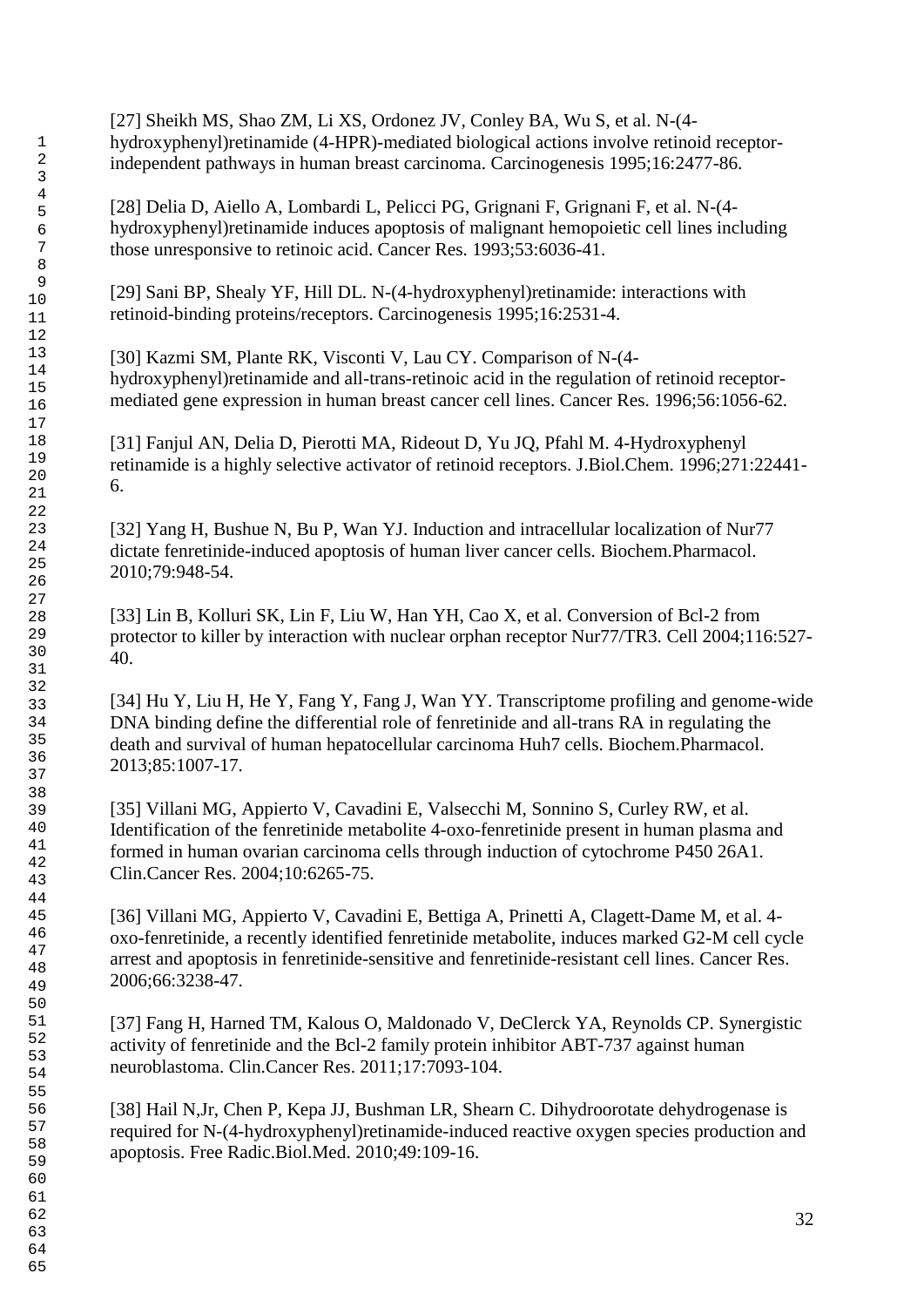[39] Zheng W, Kollmeyer J, Symolon H, Momin A, Munter E, Wang E, et al. Ceramides and other bioactive sphingolipid backbones in health and disease: Lipidomic analysis, metabolism and roles in membrane structure, dynamics, signaling and autophagy. Biochimica et Biophysica Acta (BBA) - Biomembranes 2006;1758:1864-84.

[40] Kraveka JM, Li L, Szulc ZM, Bielawski J, Ogretmen B, Hannun YA, et al. Involvement of dihydroceramide desaturase in cell cycle progression in human neuroblastoma cells. J.Biol.Chem. 2007;282:16718-28.

[41] Rahmaniyan M, Curley RW,Jr, Obeid LM, Hannun YA, Kraveka JM. Identification of Dihydroceramide Desaturase as a Direct in vitro target for Fenretinide. J.Biol.Chem. 2011.

[42] Wang H, Maurer BJ, Liu YY, Wang E, Allegood JC, Kelly S, et al. N-(4- Hydroxyphenyl)retinamide increases dihydroceramide and synergizes with dimethylsphingosine to enhance cancer cell killing. Mol.Cancer.Ther. 2008;7:2967-76.

[43] Valsecchi M, Aureli M, Mauri L, Illuzzi G, Chigorno V, Prinetti A, et al. Sphingolipidomics of A2780 human ovarian carcinoma cells treated with synthetic retinoids. Journal of Lipid Research 2010;51:1832-40.

[44] Lai WL, Wong NS. The PERK/eIF2 alpha signaling pathway of Unfolded Protein Response is essential for N-(4-hydroxyphenyl)retinamide (4HPR)-induced cytotoxicity in cancer cells. Exp.Cell Res. 2008;314:1667-82.

[45] Gagliostro V, Casas J, Caretti A, Abad JL, Tagliavacca L, Ghidoni R, et al. Dihydroceramide delays cell cycle G1/S transition via activation of ER stress and induction of autophagy. Int.J.Biochem.Cell Biol. 2012;44:2135-43.

[46] Fazi B, Bursch W, Fimia GM, Nardacci R, Piacentini M, Di Sano F, et al. Fenretinide induces autophagic cell death in caspase-defective breast cancer cells. Autophagy 2008;4:435- 41.

[47] Xie H, Zhu F, Huang Z, Lee M, Kim DJ, Li X, et al. Identification of mammalian target of rapamycin as a direct target of fenretinide both in vitro and in vivo. Carcinogenesis 2012;33:1814-21.

[48] Erdreich-Epstein A, Tran LB, Bowman NN, Wang H, Cabot MC, Durden DL, et al. Ceramide Signaling in Fenretinide-induced Endothelial Cell Apoptosis. Journal of Biological Chemistry 2002;277:49531-7.

[49] Tiwari M, Bajpai VK, Sahasrabuddhe AA, Kumar A, Sinha RA, Behari S, et al. Inhibition of N-(4-hydroxyphenyl)retinamide-induced autophagy at a lower dose enhances cell death in malignant glioma cells. Carcinogenesis 2008;29:600-9.

[50] Messner MC, Cabot MC. Cytotoxic responses to N-(4-hydroxyphenyl)retinamide in human pancreatic cancer cells. Cancer Chemother.Pharmacol. 2011;68:477-87.

[51] Apraiz A, Idkowiak-Baldys J, Nieto-Rementeria N, Boyano MD, Hannun YA, Asumendi A. Dihydroceramide accumulation and reactive oxygen species are distinct and nonessential events in 4-HPR-mediated leukemia cell death. Biochem.Cell Biol. 2012;90:209-23.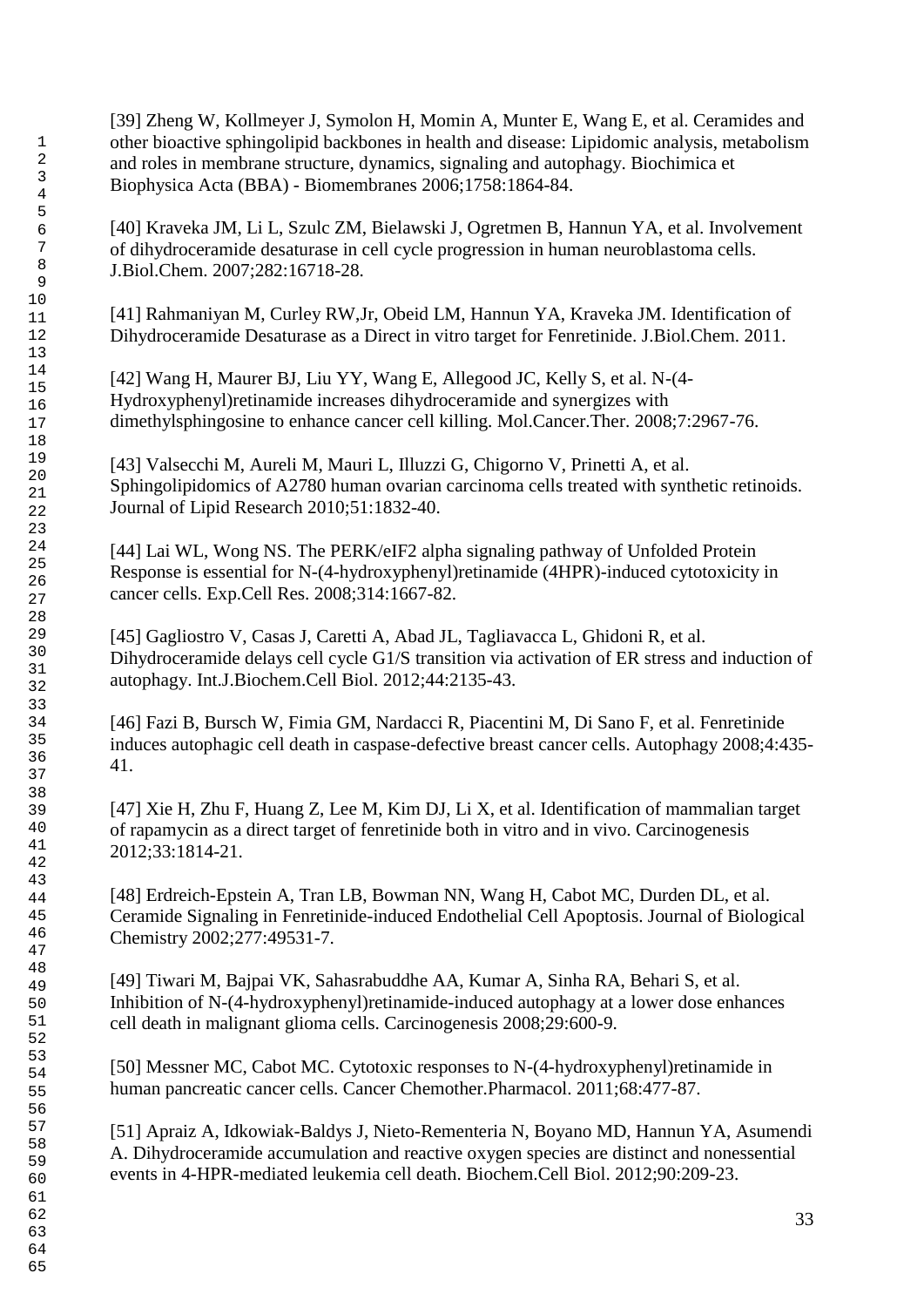[52] Batra S, Reynolds CP, Maurer BJ. Fenretinide cytotoxicity for Ewing's sarcoma and primitive neuroectodermal tumor cell lines is decreased by hypoxia and synergistically enhanced by ceramide modulators. Cancer Res. 2004;64:5415-24.

[53] Yang B, Fan L, Fang L, He Q. Hypoxia-mediated fenretinide (4-HPR) resistance in childhood acute lymphoblastic leukemia cells. Cancer Chemother.Pharmacol. 2006;58:540-6.

[54] Liu XW, Su Y, Zhu H, Cao J, Ding WJ, Zhao YC, et al. HIF-1alpha-dependent autophagy protects HeLa cells from fenretinide (4-HPR)-induced apoptosis in hypoxia. Pharmacol.Res. 2010;62:416-25.

[55] Shen S, Kepp O, Michaud M, Martins I, Minoux H, Metivier D, et al. Association and dissociation of autophagy, apoptosis and necrosis by systematic chemical study. Oncogene 2011;30:4544-56.

[56] Ferrari N, Pfeffer U, Dell'Eva R, Ambrosini C, Noonan DM, Albini A. The transforming growth factor-beta family members bone morphogenetic protein-2 and macrophage inhibitory cytokine-1 as mediators of the antiangiogenic activity of N-(4-hydroxyphenyl)retinamide. Clin.Cancer Res. 2005;11:4610-9.

[57] Appierto V, Villani MG, Cavadini E, Gariboldi M, De Cecco L, Pierotti MA, et al. Analysis of gene expression identifies PLAB as a mediator of the apoptotic activity of fenretinide in human ovarian cancer cells. Oncogene 2007;26:3952-62.

[58] Appierto V, Tiberio P, Villani MG, Cavadini E, Formelli F. PLAB induction in fenretinide-induced apoptosis of ovarian cancer cells occurs via a ROS-dependent mechanism involving ER stress and JNK activation. Carcinogenesis 2009;30:824-31.

[59] Wang X, Baek SJ, Eling TE. The diverse roles of nonsteroidal anti-inflammatory drug activated gene (NAG-1/GDF15) in cancer. Biochem.Pharmacol. 2013;85:597-606.

[60] Johnen H, Lin S, Kuffner T, Brown DA, Tsai VW, Bauskin AR, et al. Tumor-induced anorexia and weight loss are mediated by the TGF-beta superfamily cytokine MIC-1. Nat.Med. 2007;13:1333-40.

[61] Berni R, Formelli F. In vitro interaction of fenretinide with plasma retinol-binding protein and its functional consequences. FEBS Lett. 1992;308:43-5.

[62] Quadro L, Blaner WS, Salchow DJ, Vogel S, Piantedosi R, Gouras P, et al. Impaired retinal function and vitamin A availability in mice lacking retinol-binding protein. Embo J 1999;18:4633-44.

[63] Holven KB, Natarajan V, Gundersen TE, Moskaug JO, Norum KR, Blomhoff R. Secretion of N-(4-hydroxyphenyl) retinamide-retinol-binding protein from liver parenchymal cells: evidence for reduced affinity of the complex for transthyretin. Int.J.Cancer 1997;71:654-9.

[64] Schaffer EM, Ritter SJ, Smith JE. N-(4-hydroxyphenyl)retinamide (fenretinide) induces retinol-binding protein secretion from liver and accumulation in the kidneys in rats. J.Nutr. 1993;123:1497-503.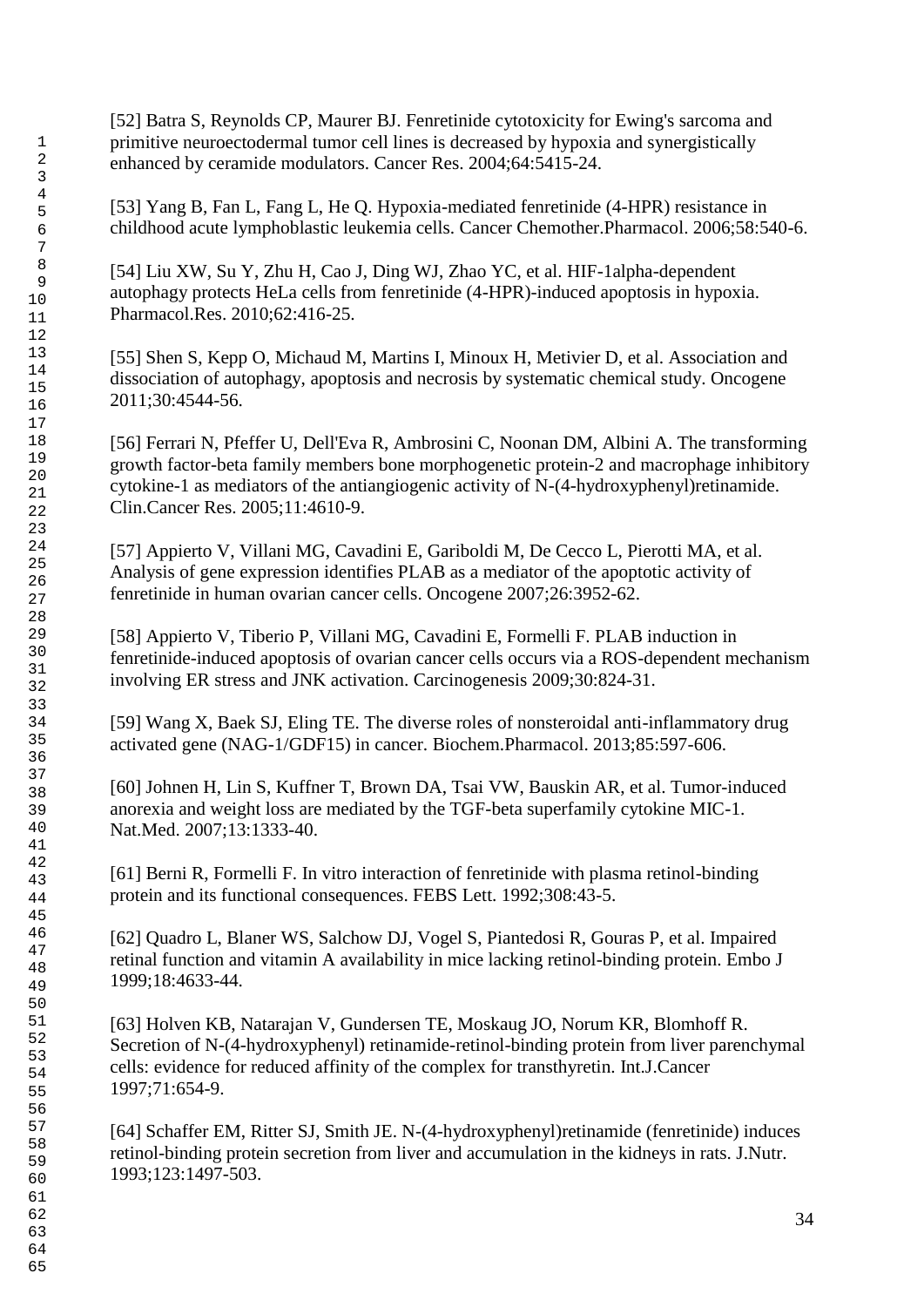[65] Yang Q, Graham TE, Mody N, Preitner F, Peroni OD, Zabolotny JM, et al. Serum retinol binding protein 4 contributes to insulin resistance in obesity and type 2 diabetes. Nature 2005;436:356-62.

[66] Kotnik P, Fischer-Posovszky P, Wabitsch M. RBP4: a controversial adipokine. Eur.J.Endocrinol. 2011;165:703-11.

[67] Bonet ML, Ribot J, Palou A. Lipid metabolism in mammalian tissues and its control by retinoic acid. Biochimica et Biophysica Acta (BBA) - Molecular and Cell Biology of Lipids 2012;1821:177-89.

[68] Johansson H, Gandini S, Guerrieri-Gonzaga A, Iodice S, Ruscica M, Bonanni B, et al. Effect of fenretinide and low-dose tamoxifen on insulin sensitivity in premenopausal women at high risk for breast cancer. Cancer Res. 2008;68:9512-8.

[69] Lonnqvist F, Nordfors L, Jansson M, Thorne A, Schalling M, Arner P. Leptin secretion from adipose tissue in women. Relationship to plasma levels and gene expression. J.Clin.Invest. 1997;99:2398-404.

[70] Shin DJ, Odom DP, Scribner KB, Ghoshal S, McGrane MM. Retinoid regulation of the phosphoenolpyruvate carboxykinase gene in liver. Mol.Cell.Endocrinol. 2002;195:39-54.

[71] Kiefer FW, Orasanu G, Nallamshetty S, Brown JD, Wang H, Luger P, et al. Retinaldehyde dehydrogenase 1 coordinates hepatic gluconeogenesis and lipid metabolism. Endocrinology 2012;153:3089-99.

[72] Kalsbeek A, Bruinstroop E, Yi CX, Klieverik LP, La Fleur SE, Fliers E. Hypothalamic control of energy metabolism via the autonomic nervous system. Ann.N.Y.Acad.Sci. 2010;1212:114-29.

[73] Magni P, Beretta E, Scaccianoce E, Motta M. Retinoic acid negatively regulates neuropeptide Y expression in human neuroblastoma cells. Neuropharmacology 2000;39:1628-36.

[74] van den Hoek AM, van Heijningen C, Schroder-van der Elst JP, Ouwens DM, Havekes LM, Romijn JA, et al. Intracerebroventricular administration of neuropeptide Y induces hepatic insulin resistance via sympathetic innervation. Diabetes 2008;57:2304-10.

[75] Rosen ED, MacDougald OA. Adipocyte differentiation from the inside out. Nat.Rev.Mol.Cell Biol. 2006;7:885-96.

[76] Sato M, Hiragun A, Mitsui H. Preadipocytes possess cellular retinoid binding proteins and their differentiation is inhibited by retinoids. Biochem.Biophys.Res.Commun. 1980;95:1839-45.

[77] Murray T, Russell TR. Inhibition of adipose conversion in 3T3-L2 cells by retinoic acid. J.Supramol.Struct. 1980;14:255-66.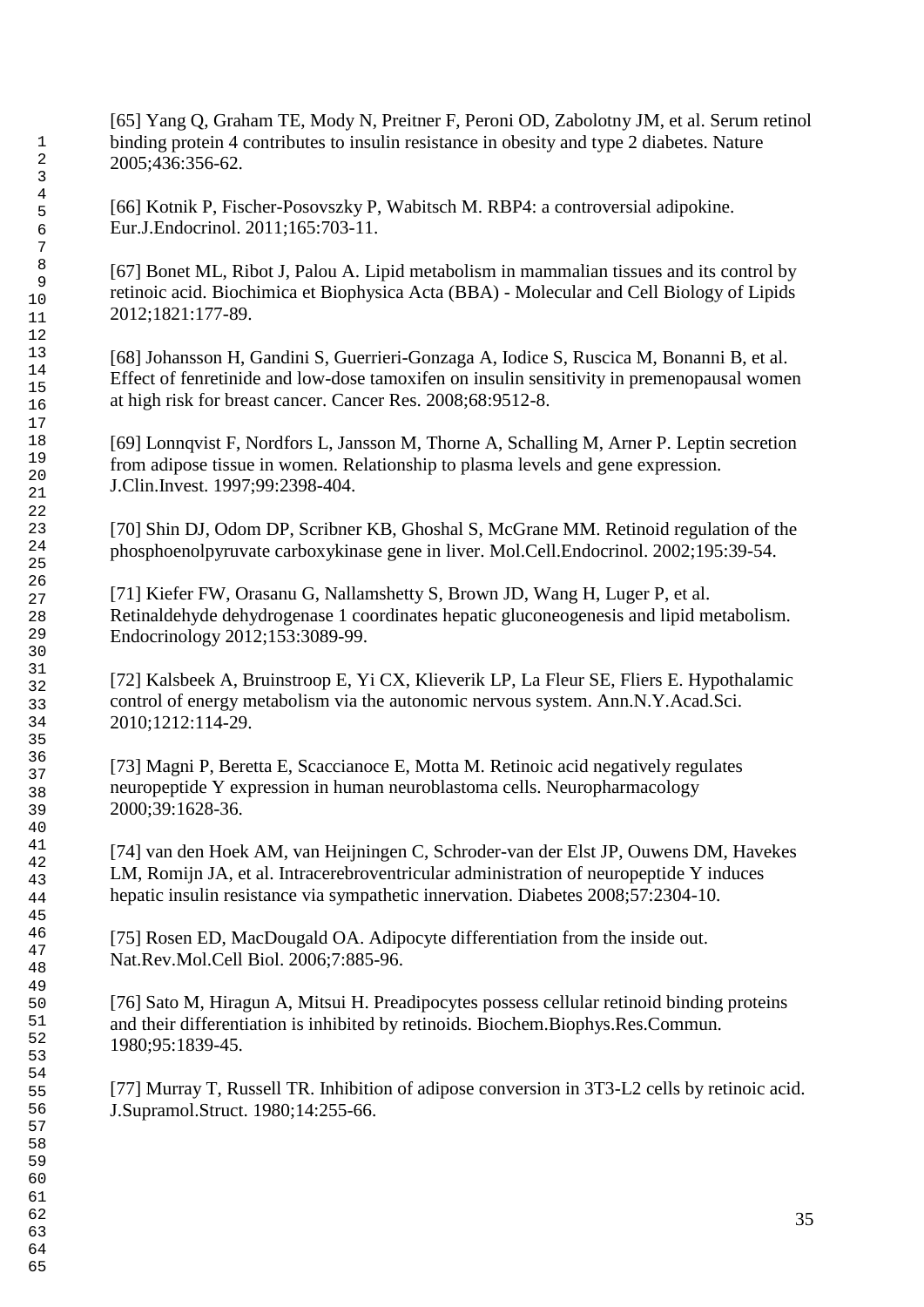[78] Xue JC, Schwarz EJ, Chawla A, Lazar MA. Distinct stages in adipogenesis revealed by retinoid inhibition of differentiation after induction of PPARgamma. Mol.Cell.Biol. 1996;16:1567-75.

[79] Schwarz EJ, Reginato MJ, Shao D, Krakow SL, Lazar MA. Retinoic acid blocks adipogenesis by inhibiting C/EBPbeta-mediated transcription. Mol.Cell.Biol. 1997;17:1552- 61.

[80] Schule R, Rangarajan P, Yang N, Kliewer S, Ransone LJ, Bolado J, et al. Retinoic acid is a negative regulator of AP-1-responsive genes. Proc.Natl.Acad.Sci.U.S.A. 1991;88:6092-6.

[81] Marchildon F, St-Louis C, Akter R, Roodman V, Wiper-Bergeron NL. Transcription factor Smad3 is required for the inhibition of adipogenesis by retinoic acid. J.Biol.Chem. 2010;285:13274-84.

[82] Zizola CF, Frey SK, Jitngarmkusol S, Kadereit B, Yan N, Vogel S. Cellular retinolbinding protein type I (CRBP-I) regulates adipogenesis. Mol.Cell.Biol. 2010;30:3412-20.

[83] Berry DC, Noy N. All-trans-retinoic acid represses obesity and insulin resistance by activating both peroxisome proliferation-activated receptor beta/delta and retinoic acid receptor. Mol.Cell.Biol. 2009;29:3286-96.

[84] Berry DC, DeSantis D, Soltanian H, Croniger CM, Noy N. Retinoic acid upregulates preadipocyte genes to block adipogenesis and suppress diet-induced obesity. Diabetes 2012;61:1112-21.

[85] Wang YX, Lee CH, Tiep S, Yu RT, Ham J, Kang H, et al. Peroxisome-proliferatoractivated receptor delta activates fat metabolism to prevent obesity. Cell 2003;113:159-70.

[86] Sun K, Halberg N, Khan M, Magalang UJ, Scherer PE. Selective inhibition of hypoxiainducible factor 1alpha ameliorates adipose tissue dysfunction. Mol.Cell.Biol. 2013;33:904- 17.

[87] Dobrowsky RT, Kamibayashi C, Mumby MC, Hannun YA. Ceramide activates heterotrimeric protein phosphatase 2A. J.Biol.Chem. 1993;268:15523-30.

[88] Stratford S, Hoehn KL, Liu F, Summers SA. Regulation of insulin action by ceramide: dual mechanisms linking ceramide accumulation to the inhibition of Akt/protein kinase B. J.Biol.Chem. 2004;279:36608-15.

[89] Holland WL, Brozinick JT, Wang LP, Hawkins ED, Sargent KM, Liu Y, et al. Inhibition of ceramide synthesis ameliorates glucocorticoid-, saturated-fat-, and obesity-induced insulin resistance. Cell.Metab. 2007;5:167-79.

[90] Bikman BT, Guan Y, Shui G, Siddique MM, Holland WL, Kim JY, et al. Fenretinide prevents lipid-induced insulin resistance by blocking ceramide biosynthesis. J.Biol.Chem. 2012;287:17426-37.

[91] Yang L, Li P, Fu S, Calay ES, Hotamisligil GS. Defective hepatic autophagy in obesity promotes ER stress and causes insulin resistance. Cell.Metab. 2010;11:467-78.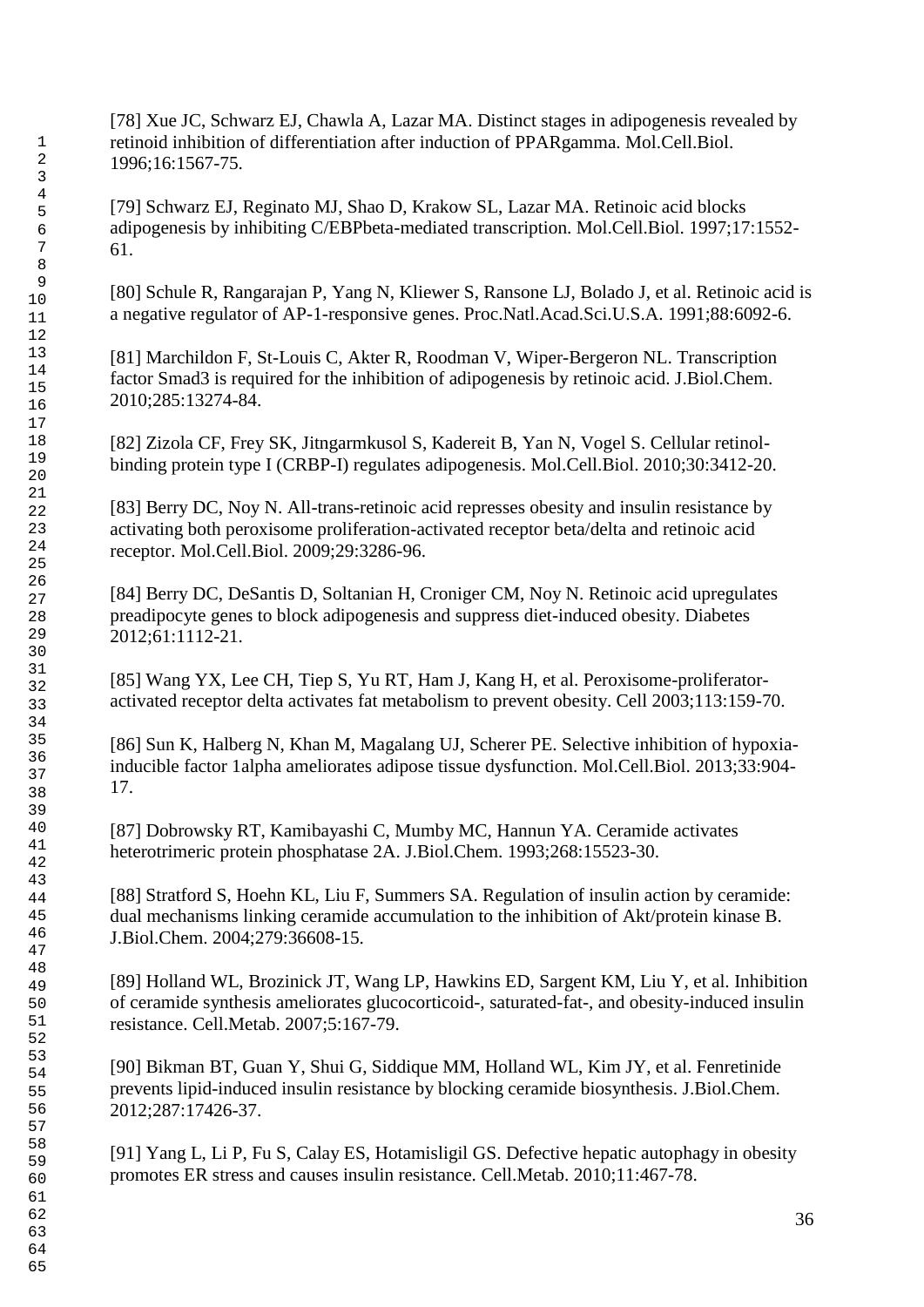[92] Ebato C, Uchida T, Arakawa M, Komatsu M, Ueno T, Komiya K, et al. Autophagy is important in islet homeostasis and compensatory increase of beta cell mass in response to high-fat diet. Cell.Metab. 2008;8:325-32.

[93] Kovsan J, Bluher M, Tarnovscki T, Kloting N, Kirshtein B, Madar L, et al. Altered autophagy in human adipose tissues in obesity. J.Clin.Endocrinol.Metab. 2011;96:E268-77.

[94] Liu K, Czaja MJ. Regulation of lipid stores and metabolism by lipophagy. Cell Death Differ. 2013;20:3-11.

[95] Mikami K, Okita N, Tokunaga Y, Ichikawa T, Okazaki T, Takemoto K, et al. Autophagosomes accumulate in differentiated and hypertrophic adipocytes in a p53 independent manner. Biochem.Biophys.Res.Commun. 2012;427:758-63.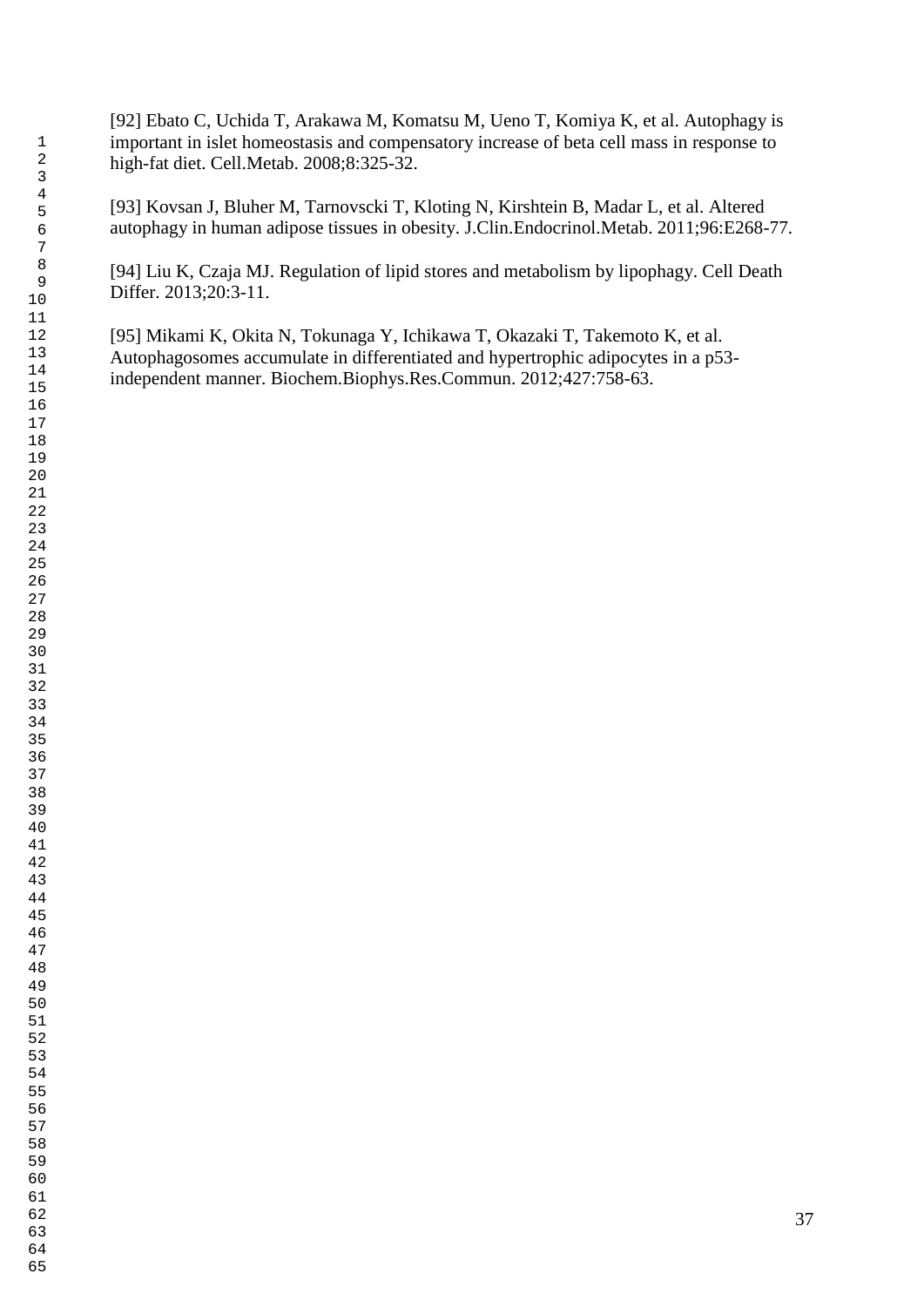

**Fig. 1. The chemical structure of all-***trans***-retinoic acid and N-(4-hydroxyphenyl)retinamide.** FEN is identical to RA except for the modification to the carboxyl functional group, which is replaced with an amide linked 4 hydroxyphenyl group.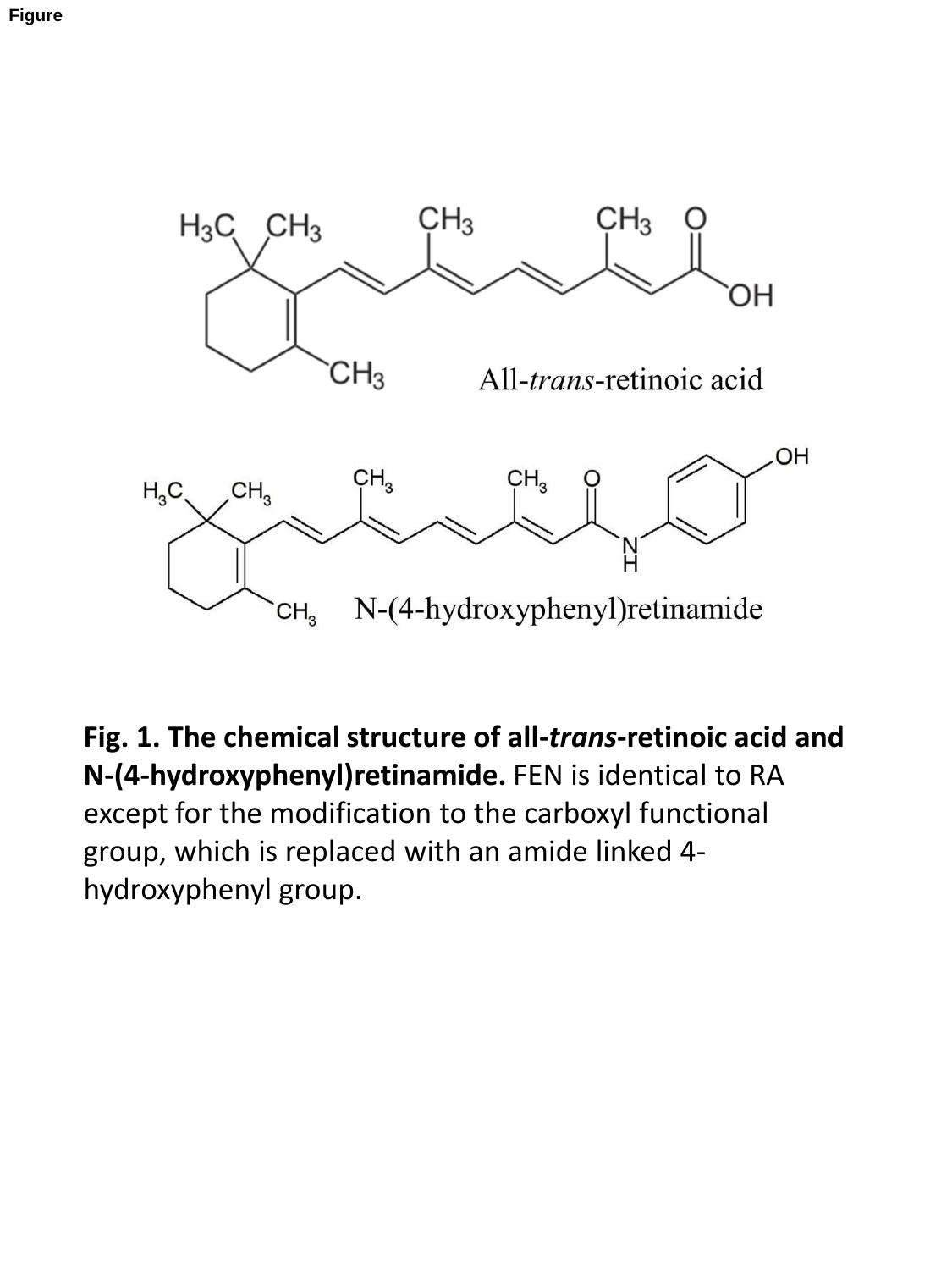

**Fig. 2.** Signalling pathways proposed for FEN-induced apoptosis or cell survival. Refer to main text for details.